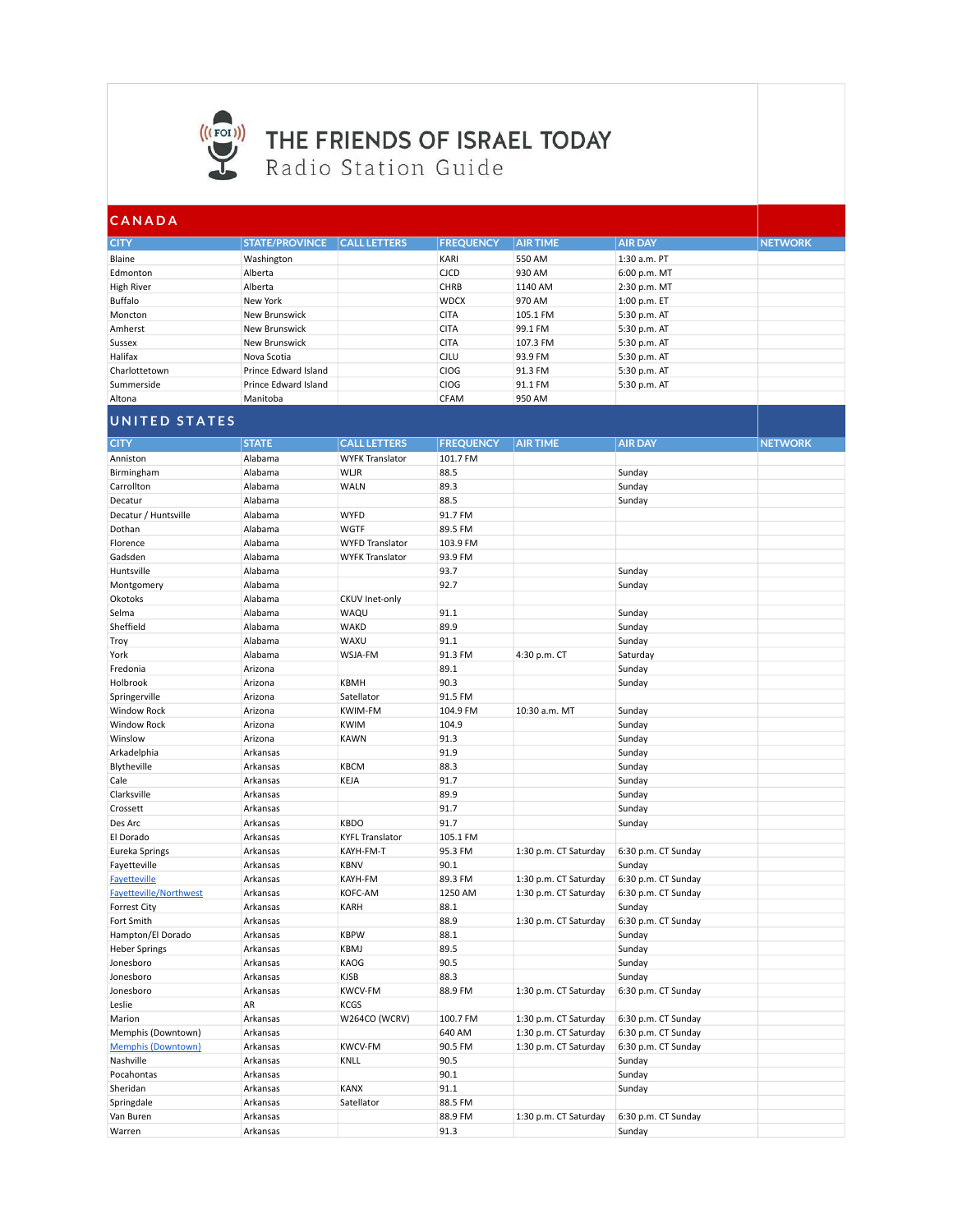| West Memphis           | Arkansas   |                        | 100.7 FM        | 1:30 p.m. CT Saturday                       | 6:30 p.m. CT Sunday                             |
|------------------------|------------|------------------------|-----------------|---------------------------------------------|-------------------------------------------------|
| Meadview               | Arizona    | <b>K215DJ</b>          | 90.9 FX         |                                             |                                                 |
| Alturas                | California | <b>K245CP</b>          | 96.9 FX         |                                             |                                                 |
| Atascadero             | California | <b>KRUR-LP</b>         | 103.9 FM        | 6:00 a.m., 2:00 p.m., 10: Saturday          |                                                 |
|                        |            |                        |                 |                                             |                                                 |
| Azalea/Dunsmuir        | California | K212FD                 | 90.3 FX         |                                             |                                                 |
| Burney                 | California | <b>K279AG</b>          | 103.7 FX        |                                             |                                                 |
| Cedarville             | California | <b>K207CR</b>          | 89.3 FX         |                                             |                                                 |
|                        |            |                        |                 |                                             |                                                 |
| Coarsegold             | California | K218CZ                 | 91.5 FX         |                                             |                                                 |
| Dorris                 | California | <b>K212FF</b>          | 90.3 FX         |                                             |                                                 |
| Fort Jones             | California | K202DA                 | 88.3 FX         |                                             |                                                 |
|                        |            |                        |                 |                                             |                                                 |
| Fresno/Merced/Modesto  | California | <b>KCIV-FM</b>         | 99.9 FM         | 1:30 p.m. CT Saturday                       | 6:30 p.m. CT Sunday                             |
| <b>FRESNO</b>          | California | KGED-AM Inet-Only      |                 |                                             |                                                 |
| Fort Bragg             | California |                        | 89.9FM          | 1:30 p.m. CT Saturday                       |                                                 |
|                        |            |                        |                 |                                             |                                                 |
| Happy Camp             | California | K208DU                 | 89.5 FX         |                                             |                                                 |
| Lakehead               | California | K269DD                 | 101.7 FX        |                                             |                                                 |
| Los Angeles            | California | <b>KKLA</b>            | 99.5 FM         | 2:00 p.m. PT                                | Sunday                                          |
|                        |            |                        |                 |                                             |                                                 |
| McKinleyville          | California | KNDZ                   | 89.3 FM         |                                             |                                                 |
| Modesto/Fresno         | California | <b>KCIV-FM</b>         | 99.9 FM         | 1:30 p.m. CT Saturday                       | 6:30 p.m. CT Sunday                             |
|                        |            |                        |                 |                                             |                                                 |
| Nubieber/McArthur      | California | <b>K240AG</b>          | 95.9 FX         |                                             |                                                 |
| Palm Springs           | California | <b>KHCS</b>            | 91.7 FM         | 12:30 p.m. PT                               | Sunday                                          |
| Quincy                 | California | <b>KNLF</b>            | 95.9            |                                             | Sunday                                          |
|                        |            |                        |                 | 9:30 a.m. PT                                |                                                 |
| Quincy                 | California | KNLF-FM                | 95.9 FM         |                                             | Sunday                                          |
| Redding                | California | KVIP AM and FM         | 540 AM, 98.1 FM |                                             |                                                 |
| Sonora                 | California |                        | 107.7 FM        | 1:30 p.m. CT                                | Saturday                                        |
|                        |            |                        |                 |                                             |                                                 |
| Soquel                 | California | KFER-FM                | 89.9 FM         | TBD                                         |                                                 |
| Susanville             | California | <b>K249CS</b>          | 97.7 FX         |                                             |                                                 |
| Weaverville            | California | <b>K296BF</b>          | 107.1 FX        |                                             |                                                 |
|                        |            |                        |                 |                                             |                                                 |
| Weed                   | California | K224AO                 | 92.7 FM         |                                             |                                                 |
| <b>Willow Creek</b>    | California | <b>K300AI</b>          | 107.9 FX        |                                             |                                                 |
| Yreka                  | California | <b>K232BH</b>          | 94.3 FX         |                                             |                                                 |
|                        |            |                        |                 |                                             |                                                 |
| Yreka                  | California | K214BS                 | 90.7 FX         |                                             |                                                 |
| Fountain               | Colorado   | <b>KFCS-AM</b>         | 1580 AM         | 3:00 p.m. MT (Sat), 12:00 Saturday & Sunday |                                                 |
| Lewes                  | Delaware   | Satellator             | 91.7 FM         |                                             |                                                 |
|                        |            |                        |                 |                                             |                                                 |
| <b>Crystal River</b>   | Florida    | <b>WYFE Translator</b> | 100.9 FM        |                                             |                                                 |
| Englewood              | Florida    | WSEB-FM                | 91.3 FM         | 4:00 p.m. ET                                | Saturday                                        |
|                        |            |                        |                 |                                             |                                                 |
| Fort Lauderdale        | Florida    | <b>WYBP</b>            | 90.3 FM         |                                             |                                                 |
| Gainesville            | Florida    | <b>WYFB</b>            | 90.5 FM         |                                             |                                                 |
| Jacksonville           | Florida    | WKTZ-AM                | 1220            |                                             | Sunday                                          |
|                        |            |                        |                 |                                             |                                                 |
| Jacksonville           | Florida    | <b>WAYR</b>            | 550-AM          | 2:30p.m ET                                  | Saturday                                        |
| Jacksonville Bch.      | Florida    |                        | 101.9           |                                             | Sunday                                          |
|                        |            |                        |                 |                                             |                                                 |
| <b>Key West</b>        | Florida    | <b>WYBX</b>            | 88.3 FM         |                                             |                                                 |
| Kissimmee              | Florida    | <b>WYFO Translator</b> | 96.1 FM         |                                             |                                                 |
| Lakeland               | Florida    | <b>WYFO</b>            | 91.9 FM         |                                             |                                                 |
|                        |            |                        |                 |                                             |                                                 |
| Leesburg               | Florida    | <b>WYFZ Translator</b> | 99.3 FM         |                                             |                                                 |
| Marathon               | Florida    | <b>WYBW</b>            | 88.7FM          |                                             |                                                 |
| Ocala                  | Florida    | <b>WYFZ</b>            | 91.3 FM         |                                             |                                                 |
|                        |            |                        |                 |                                             |                                                 |
| Palm Coast             | Florida    | <b>WYFB Translator</b> | 97.7 FM         |                                             |                                                 |
| Port St. Joe           | Florida    | <b>WDBW-LP</b>         | 97.3 FM         |                                             |                                                 |
|                        |            |                        |                 |                                             |                                                 |
| Sarasota               | Florida    | <b>WYFO Translator</b> | 97.3 FM         |                                             |                                                 |
| Sebring                | Florida    | <b>WYFO Translator</b> | 99.9 FM         |                                             |                                                 |
| Sebring                | Florida    | WITS-AM                | 1340 AM         | 2:00 p.m. ET (Sat) & 2:00 Saturday & Sunday |                                                 |
|                        |            |                        |                 |                                             |                                                 |
| Tarpon Springs / Tampa | Florida    | <b>WYFE</b>            | 88.9 FM         |                                             |                                                 |
| Union Park             | Florida    | <b>WYFO Translator</b> | 93.5 FM         |                                             |                                                 |
| Wimauma                | Florida    | WKOT-FM                | 102.1 FM        | 2:00 p.m. ET                                | Sat-Sun; Every Day                              |
|                        |            |                        |                 |                                             |                                                 |
| Albany                 | Georgia    | WZIQ-FM                | 106.5 FM        | 5:30 p.m. ET                                | Saturday                                        |
| Albany                 | Georgia    | <b>WYFK Translator</b> | 102.5 FM        |                                             |                                                 |
| Americus               | Georgia    | WBJY                   | 89.3            |                                             | Sunday                                          |
|                        |            |                        |                 |                                             |                                                 |
| Augusta                | Georgia    | WLPE-FM                | 91.7 FM         | 5:30 p.m. ET                                | Saturday                                        |
| Blakely                | Georgia    | W252BD (WWGF)          | 98.3 FM         | 5:30 p.m. ET                                | Saturday                                        |
| Brunswick              | Georgia    | <b>WYFS Translator</b> | 106.5 FM        |                                             |                                                 |
|                        |            |                        |                 |                                             |                                                 |
| Buckhead-Greensboro    | Georgia    | WPMA-FM                | 102.7 FM        | 5:30 p.m. ET                                | Saturday                                        |
| Colquitt               | Georgia    | W279AS (WWGF)          | 103.7 FM        | 5:30 p.m. ET                                | Saturday                                        |
| Columbus               |            |                        | 89.5 FM         |                                             |                                                 |
|                        | Georgia    | <b>WYFK</b>            |                 |                                             |                                                 |
| Cordele                | Georgia    | WAEF                   | 90.3            |                                             | Sunday                                          |
| Culloden               | Georgia    | W286AV (WPWB)          | 105.1 FM        | 5:30 p.m. ET                                | Saturday                                        |
|                        |            |                        |                 |                                             |                                                 |
| Dahlonega              | Georgia    | WCDG-FM                | 88.7 FM         |                                             | 5:30 p.m. ET 8:30 p.m. E' Wednesday then Sunday |
| Donalsonville          | Georgia    | WWGF-FM                | 107.5 FM        | 5:30 p.m. ET                                | Saturday                                        |
| Douglas                | Georgia    | W236AB (WLPF)          | 95.1 FM         | 5:30 p.m. ET                                | Saturday                                        |
|                        |            |                        |                 |                                             |                                                 |
| Dublin                 | Georgia    | <b>WAWH</b>            | 88.3            |                                             | Sunday                                          |
| <b>Five Points</b>     | Georgia    | W258AM (WPWB)          | 99.5 FM         | 5:30 p.m. ET                                | Saturday                                        |
|                        |            |                        |                 |                                             |                                                 |
| Gibson                 | Georgia    | WTHP-FM                | 94.3 FM         | 5:30 p.m. ET                                | Saturday                                        |
| Griffin                | Georgia    | <b>WYFK Translator</b> | 96.9 FM         |                                             |                                                 |
| Griffin                | Georgia    | WMVV-FM                | 90.7 FM         | 12:30 p.m. ET                               | Sunday                                          |
|                        |            |                        |                 |                                             |                                                 |
| Irwinville             | Georgia    | W235AS (WLPF)          | 94.9 FM         | 5:30 p.m. ET                                | Saturday                                        |
| Jesup                  | Georgia    | WLPT-FM                | 88.3 FM         | 5:30 p.m. ET                                | Saturday                                        |
| Lumpkin                | Georgia    | W231BB (WZIQ)          | 94.1 FM         | 5:30 p.m. ET                                | Saturday                                        |
|                        |            |                        |                 |                                             |                                                 |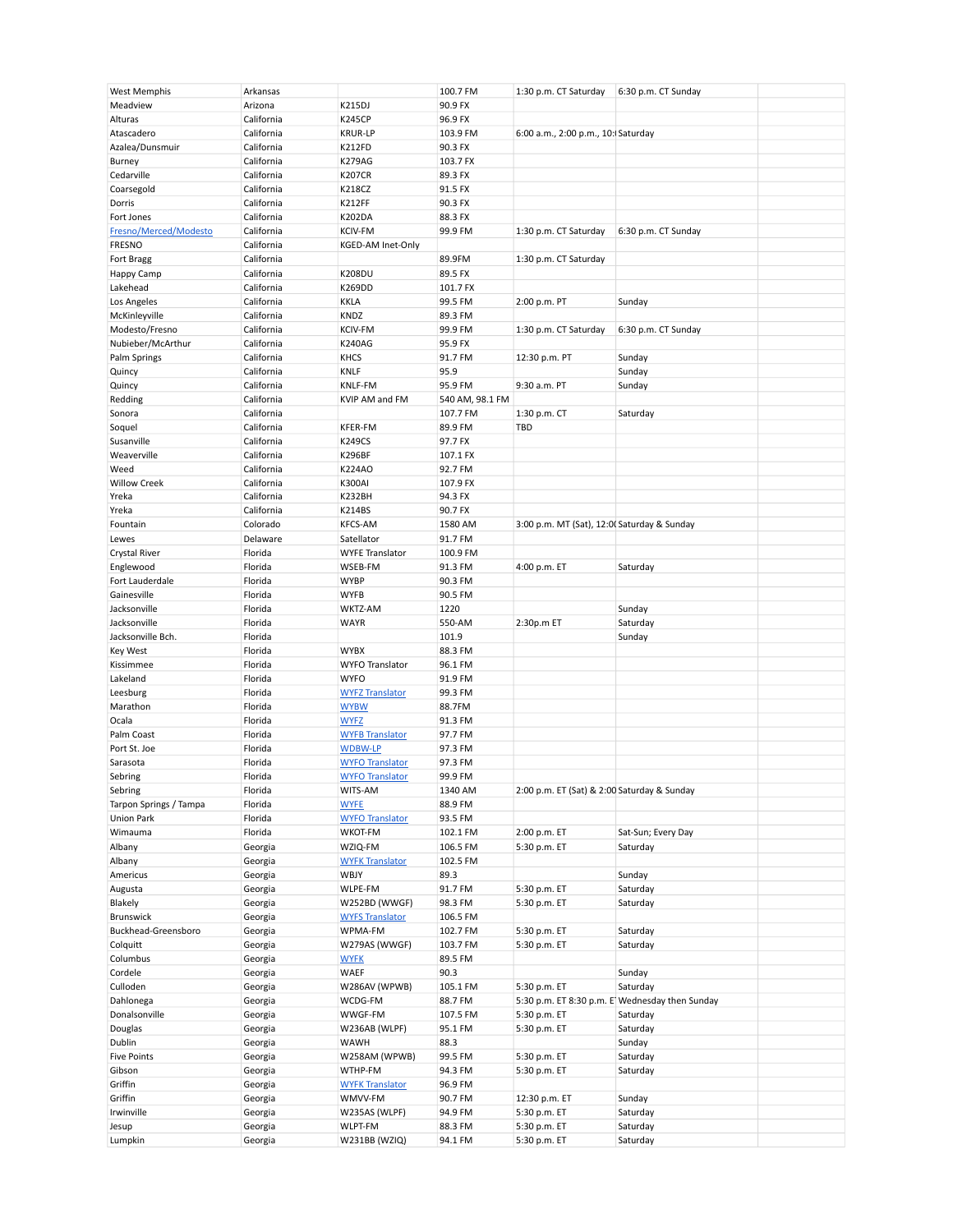| Macon                        | Georgia  | <b>WBKG</b>            | 88.9     |                                                 | Sunday              |
|------------------------------|----------|------------------------|----------|-------------------------------------------------|---------------------|
| Macon                        | Georgia  | WPWB-FM                | 90.5 FM  | 5:30 p.m. ET                                    | Saturday            |
| Macon                        | Georgia  | <b>WYFK Translator</b> | 104.3 FM |                                                 |                     |
|                              |          |                        |          |                                                 |                     |
| Millen                       | Georgia  | W223AF (WLPE)          | 92.5 FM  | 5:30 p.m. ET                                    | Saturday            |
| Ocilla/Tifton                | Georgia  | WLPF-FM                | 98.5 FM  | 5:30 p.m. ET                                    | Saturday            |
| Savannah                     | Georgia  | <b>WYFS</b>            | 89.5 FM  |                                                 |                     |
|                              |          |                        |          |                                                 |                     |
| Thomson                      | Georgia  | W250AQ (WLPE)          | 97.9 FM  | 5:30 p.m. ET                                    | Saturday            |
| Valdosta                     | Georgia  | <b>WVDA</b>            | 88.5     |                                                 | Sunday              |
| Vidalia                      | Georgia  | WGPH-FM                | 91.5 FM  | 5:30 p.m. ET                                    | Saturday            |
|                              |          | WASW                   | 91.9     |                                                 |                     |
| Waycross                     | Georgia  |                        |          |                                                 | Sunday              |
| Waynesboro / Augusta         | Georgia  | <b>WYFA</b>            | 107.1 FM |                                                 |                     |
| Winder                       | Georgia  | <b>WYFW</b>            | 89.5 FM  |                                                 |                     |
| Caldwell                     | Idaho    | <b>KBGN-AM</b>         | 1060 AM  | 4:06 p.m. MT                                    | Sunday              |
|                              |          |                        |          |                                                 |                     |
| Cairo                        | Illinois | WBEL                   | 88.5     |                                                 | Sunday              |
| Charleston                   | Illinois | KVCX-T (W213AW)        | 90.5 FM  | 11:30 a.m. CT                                   | Saturday            |
| Effingham                    | Illinois | WEFI                   | 89.5     |                                                 | Sunday              |
|                              |          |                        |          |                                                 |                     |
| Geneseo                      | Illinois | <b>WAXR</b>            | 88.1     |                                                 | Sunday              |
| Marion                       | Illinois | WAWJ                   | 90.1     |                                                 | Sunday              |
| Mt. Vernon                   | Illinois | <b>WAPO</b>            | 90.5     |                                                 | Sunday              |
| Olney                        | Illinois | WPTH-FM                | 88.1 FM  | 11:30 a.m. CT                                   | Saturday            |
|                              |          |                        |          |                                                 |                     |
| Peoria                       | Illinois | <b>WPEO</b>            |          | AM1020, FM 97.9 6:00 a.m. CT and 5:32 p. Sunday |                     |
| Philadelphia                 | Illinois | <b>WVCH</b>            | 740 AM   | 1 p.m./10:30 a.m. ET                            | Sunday              |
| Pontiac                      | Illinois | Satellator             | 89.5 FM  |                                                 |                     |
|                              |          |                        |          |                                                 |                     |
| Quincy                       | Illinois | W235CF-FM              | 94.9 FM  | 1:30 p.m. CT Saturday                           | 6:30 p.m. CT Sunday |
| Salem                        | Illinois | WSLE                   | 91.3     |                                                 | Sunday              |
| Farmersburg                  | Indiana  | WMCV-FM                | 96.3 FM  | 1:30 p.m. CT Saturday                           | 6:30 p.m. CT Sunday |
|                              |          |                        |          |                                                 |                     |
| Fort Wayne                   | Indiana  | WFCV-AM                | 1090 AM  | 1:30 p.m. CT Saturday                           | 6:30 p.m. CT Sunday |
| <b>Fort Wayne</b>            | Indiana  | WFCV-FM                | 100.1 FM | 1:30 p.m. CT Saturday                           | 6:30 p.m. CT Sunday |
| <b>Fort Wayne</b>            | Indiana  | WFCV-FM                | 100.1 FM | 1:30 p.m. CT Saturday                           | 6:30 p.m. CT Sunday |
| Jasper                       | Indiana  | Satellator             | 89.7 FM  |                                                 |                     |
|                              |          |                        |          |                                                 |                     |
| Lafayette                    | Indiana  | WQSG                   | 90.7     |                                                 | Sunday              |
| Lafayette                    | Indiana  | <b>WWCC</b>            | 97.3 FM  | 4:30 a.m., 8:00 a.m. & 4: Saturday & Sunday     |                     |
| Michigan City                | Indiana  |                        | 88.7     |                                                 | Sunday              |
|                              |          |                        |          |                                                 |                     |
| Vincennes                    | Indiana  | WATI                   | 89.9     |                                                 | Sunday              |
| Wakarusa                     | Indiana  | <b>WYBV</b>            | 89.9 FM  |                                                 |                     |
| Washington                   | Indiana  | Satellator             | 89.7 FM  |                                                 |                     |
|                              |          |                        |          |                                                 |                     |
| Burlington                   | lowa     | <b>KAYP</b>            | 89.9     |                                                 | Sunday              |
| Dubuque                      | lowa     | <b>KIAD</b>            | 88.5     |                                                 | Sunday              |
| Keokuk                       | lowa     | <b>KRNQ</b>            | 96.3 FM  | 1:30 p.m. CT Saturday                           | 6:30 p.m. CT Sunday |
|                              |          |                        |          |                                                 |                     |
| Marshalltown                 | lowa     | Satellator             | 89.3 FM  |                                                 |                     |
| Mason City                   | lowa     | <b>KBDC</b>            | 88.5     |                                                 | Sunday              |
| Montezuma                    | lowa     | <b>KVCI</b>            | 89.7 FM  |                                                 |                     |
| <b>Sioux City</b>            | lowa     | KAYA                   | 91.3     |                                                 | Sunday              |
|                              |          |                        |          |                                                 |                     |
| <b>Sioux City</b>            | lowa     | KTFC-FM                | 103.3 FM | 1:30 p.m. CT Saturday                           | 6:30 p.m. CT Sunday |
| <b>Sioux Rapids/Spencer</b>  | lowa     | KTFG-FM                | 102.9 FM | 1:30 p.m. CT Saturday                           | 6:30 p.m. CT Sunday |
| Waverly                      | lowa     | <b>KWVI</b>            | 88.9     |                                                 | Sunday              |
|                              |          |                        |          |                                                 |                     |
| <b>Abilene/Junction City</b> | Kansas   | KBMP-FM                | 90.5 FM  | 1:30 p.m. CT Saturday                           | 6:30 p.m. CT Sunday |
| <b>Arkansas City</b>         | Kansas   | KCVW-FM-T              | 96.7 FM  | 1:30 p.m. CT Saturday                           | 6:30 p.m. CT Sunday |
| Arkansas City                | Kansas   | <b>KAXR</b>            | 91.3     |                                                 | Sunday              |
| Beloit                       | Kansas   |                        | 91.3     |                                                 | Sunday              |
|                              |          |                        |          |                                                 |                     |
| Bronson                      | Kansas   | <b>KBJQ</b>            | 88.3     |                                                 | Sunday              |
| <b>Dodge City</b>            | Kansas   | <b>KKCV-FM</b>         | 102.5 FM | 1:30 p.m. CT Saturday                           | 6:30 p.m. CT Sunday |
| <b>El Dorado</b>             | Kansas   | KCVW-FM-T              | 93.3 FM  | 1:30 p.m. CT Saturday                           | 6:30 p.m. CT Sunday |
|                              |          | KBMP-FM-T              |          |                                                 |                     |
| Emporia                      | Kansas   |                        | 106.1 FM | 1:30 p.m. CT Saturday                           | 6:30 p.m. CT Sunday |
| Ft. Scott                    | Kansas   | KVCY-FM                | 104.7 FM | 11:30 a.m. CT                                   | Saturday            |
| <b>Garden City</b>           | Kansas   | KKCV-FM-T              | 107.9 FM | 1:30 p.m. CT Saturday                           | 6:30 p.m. CT Sunday |
| Great Bend                   | Kansas   | KBDA                   | 89.7     |                                                 | Sunday              |
|                              |          |                        |          |                                                 |                     |
| <b>Hays</b>                  | Kansas   | KKCV-FM-T              | 103.9 FM | 1:30 p.m. CT Saturday                           | 6:30 p.m. CT Sunday |
| Hays                         | Kansas   | <b>KHYS</b>            | 89.7     |                                                 | Sunday              |
| <b>Haysville</b>             | Kansas   | KCVW-FM-T              | 95.5 FM  | 1:30 p.m. CT Saturday                           | 6:30 p.m. CT Sunday |
|                              |          |                        |          |                                                 |                     |
| Hutchinson                   | Kansas   | <b>KYFW Translator</b> | 99.5 FM  |                                                 |                     |
| Independence                 | Kansas   | KBQC                   | 88.5     |                                                 | Sunday              |
| Independence/Bartlesville    | Kansas   | KARF-AM                | 91.5 FM  | 1:30 p.m. CT Saturday                           | 6:30 p.m. CT Sunday |
| Independence/Coffeyville     |          |                        |          |                                                 |                     |
|                              | Kansas   | KARF-FM                | 91.5 FM  | 1:30 p.m. CT Saturday                           | 6:30 p.m. CT Sunday |
| <u>Iola</u>                  | Kansas   | KARF-FM-T              | 96.3 FM  | 1:30 p.m. CT Saturday                           | 6:30 p.m. CT Sunday |
| <b>Kansas Clty</b>           | Kansas   | <b>KCCV-AM</b>         | 760 AM   | 1:30 p.m. CT Saturday                           | 6:30 p.m. CT Sunday |
| Kansas City                  | Kansas   | <b>KCCV-AM</b>         | 760 AM   | 1:30 p.m. CT Saturday                           | 6:30 p.m. CT Sunday |
|                              |          |                        |          |                                                 |                     |
| Kansas City                  | Kansas   | K268CF (KCCV-AM)       | 101.5 FM | 1:30 p.m. CT Saturday                           | 6:30 p.m. CT Sunday |
| <b>Kansas City</b>           | Kansas   | K268CF (KCCV-AM)       | 101.5 FM | 1:30 p.m. CT Saturday                           | 6:30 p.m. CT Sunday |
| <b>Kansas City</b>           | Kansas   | <b>KCCV-FM</b>         | 92.3 FM  | 1:30 p.m. CT Saturday                           | 6:30 p.m. CT Sunday |
|                              |          |                        |          |                                                 |                     |
| <b>Manhattan</b>             | Kansas   | KBMP-FM-T              | 106.1 FM | 1:30 p.m. CT Saturday                           | 6:30 p.m. CT Sunday |
| Marysville                   | Kansas   | KMLL                   | 91.7     |                                                 | Sunday              |
| McDaniels                    | Kansas   | WBFI-FM                | 95.1 FM  |                                                 | Saturday            |
|                              |          |                        |          |                                                 |                     |
| McPherson                    | Kansas   | <b>KYFW Translator</b> | 88.7 FM  |                                                 |                     |
| Newton                       | Kansas   | <b>KYFW Translator</b> | 104.1 FM |                                                 |                     |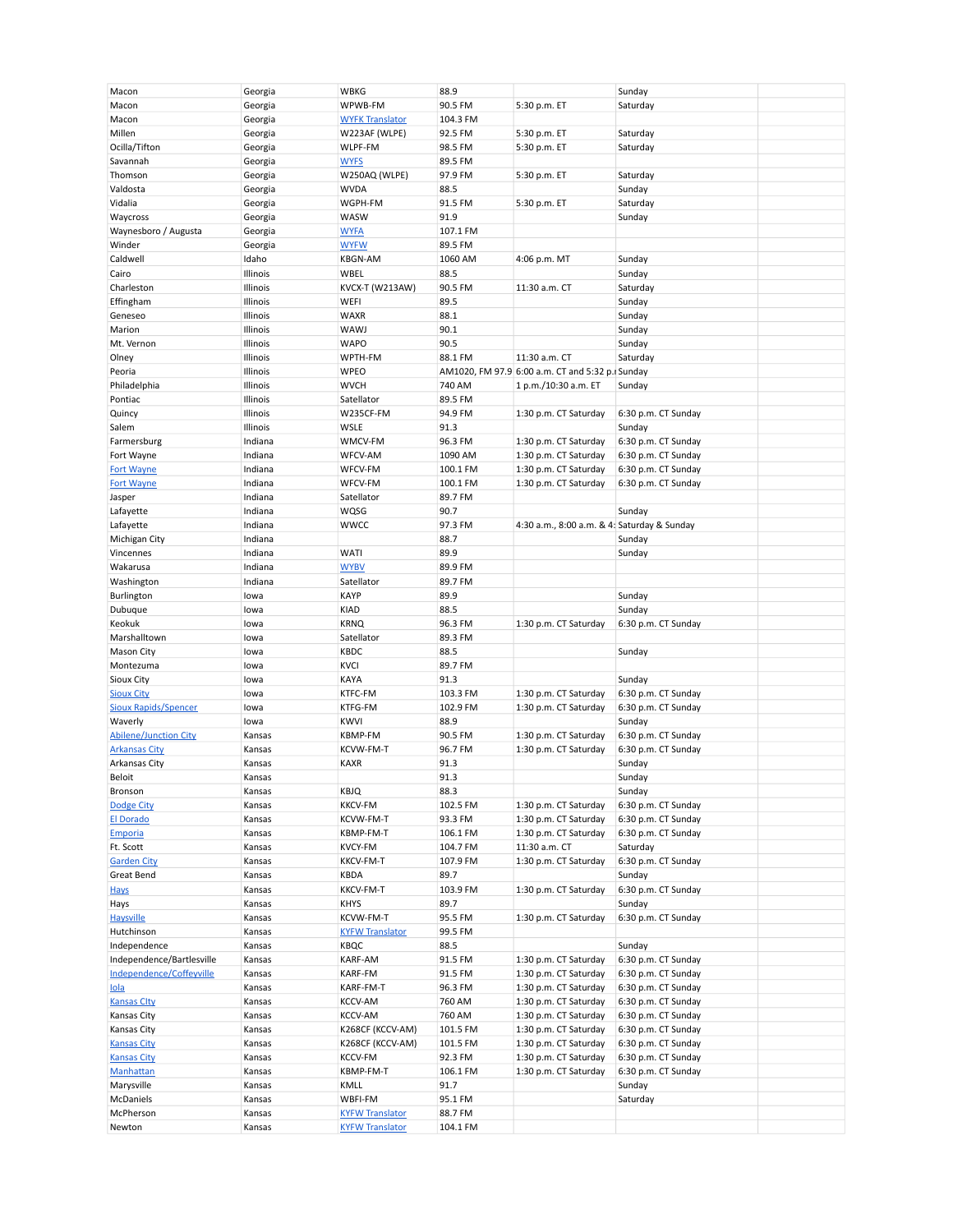| <b>Newton</b>              | Kansas      | KJRG-AM                | 950 AM   | 1:30 p.m. CT Saturday | 6:30 p.m. CT Sunday |  |
|----------------------------|-------------|------------------------|----------|-----------------------|---------------------|--|
| Norton                     | Kansas      | <b>KSNB</b>            | 91.5     |                       | Sunday              |  |
| Ottawa                     | Kansas      | <b>KRBW</b>            | 90.5     |                       | Sunday              |  |
| <b>Pittsburg</b>           | Kansas      | KARF-FM-T              | 95.9 FM  | 1:30 p.m. CT Saturday | 6:30 p.m. CT Sunday |  |
|                            |             |                        |          |                       |                     |  |
| <b>Russell</b>             | Kansas      | KKCV-FM-T              | 95.1 FM  | 1:30 p.m. CT Saturday | 6:30 p.m. CT Sunday |  |
| Salina                     | Kansas      | <b>KCVS-FM</b>         | 91.7 FM  | 11:30 a.m. CT         | Saturday            |  |
| Salina                     | Kansas      | <b>KAKA</b>            | 88.5     |                       | Sunday              |  |
| <b>Salina</b>              | Kansas      | KBMP-FM-T              | 107.1 FM | 1:30 p.m. CT Saturday | 6:30 p.m. CT Sunday |  |
| Topeka                     | Kansas      | <b>KBUZ</b>            | 90.3     |                       | Sunday              |  |
| <b>Topeka</b>              | Kansas      | <b>KCVT-FM</b>         | 92.5 FM  | 1:30 p.m. CT Saturday | 6:30 p.m. CT Sunday |  |
|                            |             |                        |          |                       |                     |  |
| Wichita                    | Kansas      | <b>KYFW</b>            | 88.3 FM  |                       |                     |  |
| <b>Wichita</b>             | Kansas      | <b>KCVW-FM</b>         | 94.3 FM  | 1:30 p.m. CT Saturday | 6:30 p.m. CT Sunday |  |
| Wichita                    | Kansas      | <b>KCFN</b>            | 91.1     |                       | Sunday              |  |
| Campbellsville             | Kentucky    | WAPD                   | 91.7     |                       | Sunday              |  |
| Frankfort                  | Kentucky    | Satellator             | 88.3 FM  |                       |                     |  |
|                            |             |                        |          |                       |                     |  |
| Lexington/Winchester       | Kentucky    |                        | 96.5     |                       | Sunday              |  |
| Monticello                 | КY          | <b>WXYR</b>            |          |                       |                     |  |
| Morehead                   | Kentucky    | <b>WBMK</b>            | 88.5     |                       | Sunday              |  |
| Mt. Sterling               | Kentucky    | WAXG                   | 88.1     |                       | Sunday              |  |
| Paducah                    | Kentucky    | WGCF                   | 89.3     |                       | Sunday              |  |
| Somerset                   | Kentucky    | WTHL-FM                | 90.5 FM  |                       |                     |  |
|                            |             |                        |          |                       |                     |  |
| Alexandria                 | Louisiana   | <b>KAPM</b>            | 91.7     |                       | Sunday              |  |
| Alexandria                 | Louisiana   | Satellator             | 91.3 FM  |                       |                     |  |
| Bastrop/Monroe             | Louisiana   | KAXV                   | 91.9     |                       | Sunday              |  |
| Buras/New Orleans          | Louisiana   | <b>KMRL</b>            | 91.9     |                       | Sunday              |  |
| DeRidder                   | Louisiana   | <b>KBAN</b>            | 91.5     |                       | Sunday              |  |
| Jonesville                 | Louisiana   |                        | 91.9     |                       | Sunday              |  |
|                            |             |                        |          |                       |                     |  |
| Lafayette/St. Mrtnvle      | Louisiana   | KSJY                   | 89.9     |                       | Sunday              |  |
| Lake Charles               | Louisiana   | <b>KYLC</b>            | 90.3     |                       | Sunday              |  |
| Many                       | Louisiana   | <b>KAVK</b>            | 89.3     |                       | Sunday              |  |
| Minden                     | Louisiana   | <b>KYFL Translator</b> | 105.9 FM |                       |                     |  |
| Monroe                     | Louisiana   | <b>KYFL</b>            | 89.5 FM  |                       |                     |  |
|                            |             |                        |          |                       |                     |  |
| New Iberia                 | Louisiana   | <b>KYFJ</b>            | 93.7 FM  |                       |                     |  |
| Plaquemine                 | Louisiana   | <b>KPAQ</b>            | 88.1     |                       | Sunday              |  |
| Ruston                     | Louisiana   | <b>KAPI</b>            | 88.3     |                       | Sunday              |  |
| Shreveport/Msfield         | Louisiana   | KMSL                   | 91.7     |                       | Sunday              |  |
| St. Joseph                 | Louisiana   |                        | 89.9     |                       | Sunday              |  |
|                            |             |                        | 97.5 FM  |                       |                     |  |
| Augusta                    | Maine       | <b>WYFP Translator</b> |          |                       |                     |  |
| Harpswell / Portland       | Maine       | <b>WYFP</b>            | 91.9 FM  |                       |                     |  |
| Saco                       | Maine       | <b>WYFP Translator</b> | 105.1 FM |                       |                     |  |
| Winslow                    | Maine       | WWWA-FM                | 95.3 FM  | 12:30 p.m. ET         | Sunday              |  |
| Winslow                    | Maine       | <b>WWWA</b>            | 95.3     |                       | Sunday              |  |
| Baltimore                  | Maryland    | <b>WRBS</b>            | 1230 AM  | 7:30 a.m. ET          | Sunday              |  |
|                            |             |                        |          |                       |                     |  |
| Elkton                     | Maryland    | WOEL-FM                | 89.9 FM  | 12:30 p.m. ET         | Sunday              |  |
| Elkton                     | Maryland    | <b>WOEL</b>            | 89.9     |                       | Sunday              |  |
| Grantsville                | Maryland    | WAIJ                   | 90.3     |                       | Sunday              |  |
| Coldwater                  | Michigan    | <b>WYBA</b>            | 90.1 FM  |                       |                     |  |
| Iron Mountain              | Michigan    | WVCM-FM                | 91.5 FM  | 11:30 a.m. CT         | Saturday            |  |
| LaPear                     | Michigan    | <b>WMPC</b>            | 1230     |                       | Sunday              |  |
|                            |             |                        |          |                       |                     |  |
| Marquette                  | Michigan    | WHWL                   | 95.7 FM  | 10 p.m. ET 3 p.m. ET  | Saturday            |  |
| Muskegon                   | Michigan    | <b>WMCQ</b>            | 91.7     |                       | Sunday              |  |
| <b>Traverse City</b>       | Michigan    | WLJN                   |          | TBD                   |                     |  |
| wpeo                       | Michigan    | WVCN-FM                | 104.3 FM | 11:30 a.m. CT         | Saturday            |  |
| Cook                       | Minnesota   | <b>WQRN</b>            | 88.9 FM  |                       |                     |  |
| Duluth                     | Minnesota   | WQRM-AM                | 850 AM   | 11:30 a.m. CT         | Saturday            |  |
|                            |             |                        |          |                       |                     |  |
| Duluth                     | Minnesota   | W259CV (WQRM)          | 99.7 FM  |                       |                     |  |
| <b>International Falls</b> | Minnesota   | KBHW-FM                | 99.5 FM  | 6:30 a.m. CT          | Saturday            |  |
| <b>International Falls</b> | Minnesota   | KXBR-FM                | 91.9 FM  | 6:30 a.m. CT          | Saturday            |  |
| Minneapolis (Plymouth)     | Minnesota   | <b>WCTS</b>            | 1030 AM  | 10:30 a.m. CT         | Sunday              |  |
| <b>Spring Valley</b>       | Minnesota   | KVSC-FM                | 89.1 FM  | 11:30 a.m. CT         | Saturday            |  |
|                            |             |                        | 89.1 FM  |                       |                     |  |
| <b>Spring Valley</b>       | Minnesota   | <b>KVCS</b>            |          |                       |                     |  |
| Columbus                   | Mississippi | <b>WCSO</b>            | 90.5     |                       | Sunday              |  |
| Decatur/Meridian           | Mississippi | WSQH                   | 91.7     |                       | Sunday              |  |
| Duck Hill                  | Mississippi | <b>WAUM</b>            | 91.9     |                       | Sunday              |  |
| Forest                     | Mississippi | WQST                   | 92.5     |                       | Sunday              |  |
| Gulfport                   | Mississippi | <b>WAOY</b>            | 91.7     |                       | Sunday              |  |
|                            |             |                        |          |                       |                     |  |
| Hattiesburg                | Mississippi | WAII                   | 89.3     |                       | Sunday              |  |
| Indianola                  | Mississippi | <b>WYTF</b>            | 88.7     |                       | Sunday              |  |
| Laurel                     | Mississippi | Satellator             | 91.5 FM  |                       |                     |  |
| Laurel                     | Mississippi | <b>WATP</b>            | 90.9     |                       | Sunday              |  |
| McComb                     | Mississippi | WAQL                   | 90.5     |                       | Sunday              |  |
| Memphis/Byhalia            | Mississippi | <b>WMSB</b>            | 88.9     |                       | Sunday              |  |
|                            |             |                        |          |                       |                     |  |
| Meridian                   | Mississippi | WSJA-FM                | 91.3 FM  | 4:30 p.m. CT          | Saturday            |  |
| Natchez                    | Mississippi | Satellator             | 91.9 FM  |                       |                     |  |
| Natchez                    | Mississippi | WASM                   | 91.1     |                       | Sunday              |  |
|                            |             |                        |          |                       |                     |  |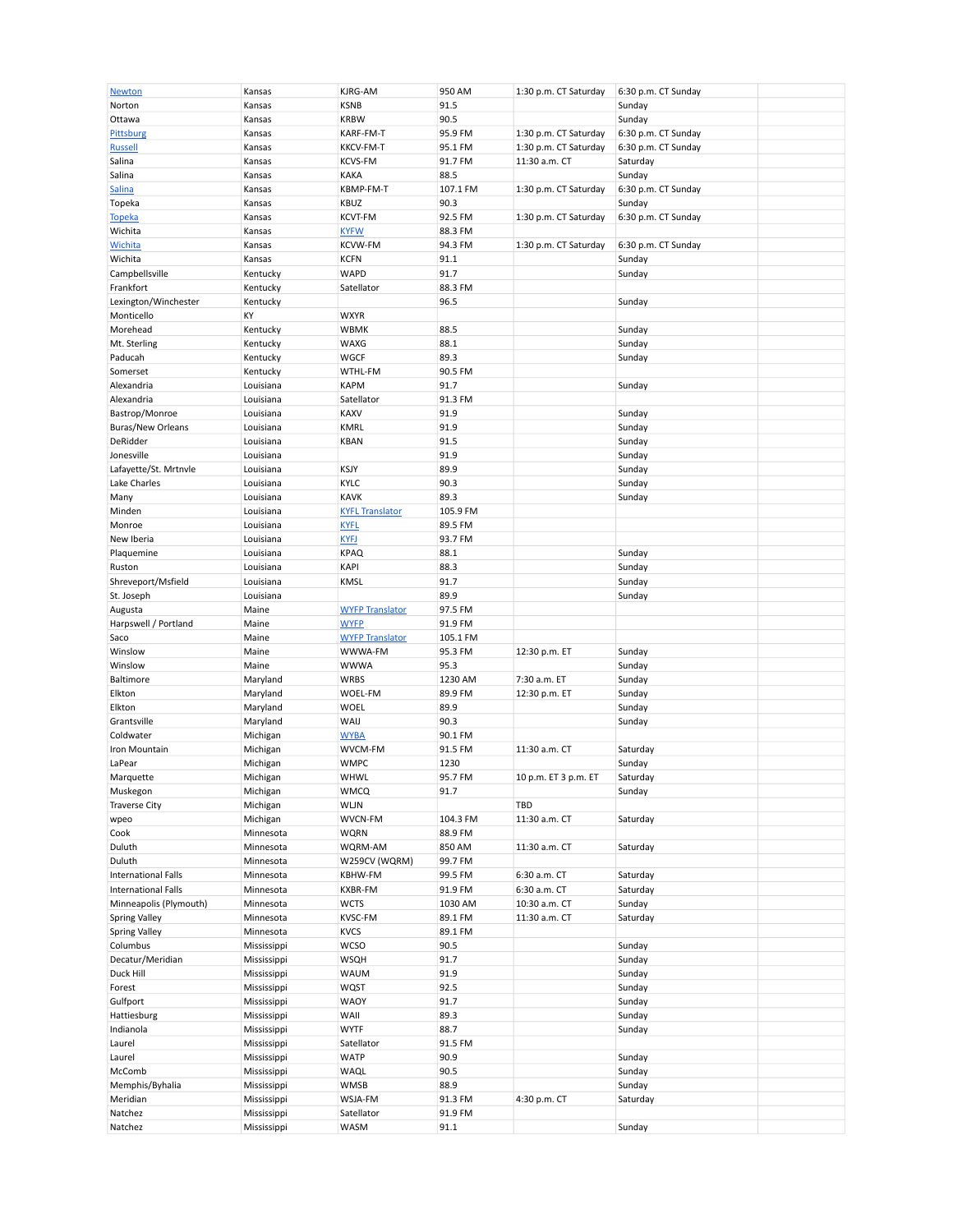| Oxford                                 | Mississippi            | <b>WAVI</b>            | 91.5                |                                                | Sunday                                     |
|----------------------------------------|------------------------|------------------------|---------------------|------------------------------------------------|--------------------------------------------|
| Pascagoula/Mobile                      | Mississippi            | <b>WPAS</b>            | 89.1                |                                                | Sunday                                     |
| Port Gibson/Vburg                      | Mississippi            | WATU                   | 89.3                |                                                | Sunday                                     |
| Starkville                             |                        | <b>WJZB</b>            | 88.7                |                                                |                                            |
|                                        | Mississippi            |                        |                     |                                                | Sunday                                     |
| Tupelo                                 | Mississippi            | <b>WAFR</b>            | 88.3                |                                                | Sunday                                     |
| Tupelo                                 | Mississippi            | WAQB                   | 90                  |                                                | Sunday                                     |
| Tupelo                                 | Mississippi            | WAJS                   | 91.7                |                                                | Sunday                                     |
| <b>West Point</b>                      | Mississippi            |                        | 96.9                |                                                | Sunday                                     |
| Yazoo City                             | Mississippi            | WYAZ-FM                | 89.5 FM             | 11:30 a.m. CT                                  | Sunday                                     |
|                                        |                        |                        |                     |                                                |                                            |
| Yazoo City                             | Mississippi            | <b>WYAZ</b>            | 89.5                |                                                | Sunday                                     |
| <b>Adrian</b>                          | Missouri               | KYLF-FM                | 88.9 FM             | 1:30 p.m. CT Saturday                          | 6:30 p.m. CT Sunday                        |
| Branson                                | Missouri               | <b>KBCV-AM</b>         | 1570 AM             | 1:30 p.m. CT Saturday                          | 6:30 p.m. CT Sunday                        |
| Branson                                | Missouri               | KSCV-FM-T              | 103.3 FM            | 1:30 p.m. CT                                   | Saturday                                   |
| <b>Brookfield</b>                      | Missouri               |                        | 91.1                |                                                | Sunday                                     |
|                                        |                        | KCRL-FM-T              |                     |                                                |                                            |
| Camdenton                              | Missouri               |                        | 105.7 FM            | 1:30 p.m. CT                                   | Saturday                                   |
| Cameron                                | Missouri               | WRVX-FM                | 91.7 FM             | 11:30 a.m. CT                                  | Saturday                                   |
| <b>Cape Girardeau</b>                  | Missouri               | KCGR-FM-T              | 103.3 FM            | 1:30 p.m. CT Saturday                          | 6:30 p.m. CT Sunday                        |
| Carthage                               | Missouri               | KSCV-FM-T              | 104.7 FM            | 1:30 p.m. CT                                   | Saturday                                   |
| <b>Cole Camp</b>                       | Missouri               | KCRL-FM-T              | 104.7 FM            | 1:30 p.m. CT                                   | Saturday                                   |
| Columbia                               | Missouri               | KMCV-FM-T              |                     |                                                |                                            |
|                                        |                        |                        | 101.1 FM            | 1:30 p.m. CT Saturday                          | 6:30 p.m. CT Sunday                        |
| Cuba                                   | Missouri               | KMCV-FM-T              | 104.3 FM            | 1:30 p.m. CT Saturday                          | 6:30 p.m. CT Sunday                        |
| Hannibal                               | Missouri               | <b>KSIV</b>            | 93.3 FM             | 1:30 p.m. CT Saturday                          | 6:30 p.m. CT Sunday                        |
| <b>Hermitage</b>                       | Missouri               | KSCV-FM-T              | 94.1 FM             | 1:30 p.m. CT                                   | Saturday                                   |
| Houston                                | Missouri               | <b>KBTC</b>            | 1250                |                                                | Sunday                                     |
| Independence                           | Missouri               | KJCV-FM-T              | 88.9 FM             |                                                |                                            |
|                                        |                        |                        |                     | 1:30 p.m. CT Saturday                          | 6:30 p.m. CT Sunday                        |
| Jefferson City                         | Missouri               | KMCV-FM-T              | 97.1 FM             | 1:30 p.m. CT Saturday                          | 6:30 p.m. CT Sunday                        |
| Jefferson City/Columbia                | Missouri               | <b>KMCV-FM</b>         | 89.9 FM             | 1:30 p.m. CT Saturday                          | 6:30 p.m. CT Sunday                        |
| Joplin                                 | Missouri               | KSCV-FM-T              | 100.5 FM            | 1:30 p.m. CT                                   | Saturday                                   |
| Joplin                                 | Missouri               | KVCY-T (K292FX)        | 106.3 FM            | 11:30 a.m. CT                                  | Saturday                                   |
|                                        | Missouri               | <b>KCCV-AM</b>         | 760 AM              | 1:30 p.m. CT Saturday                          | 6:30 p.m. CT Sunday                        |
| <b>Kansas City</b>                     |                        |                        |                     |                                                |                                            |
| <b>Kansas City</b>                     | Missouri               | KCCV-AM-T              | 101.5 FM            | 1:30 p.m. CT Saturday                          | 6:30 p.m. CT Sunday                        |
| <b>Kansas City</b>                     | Missouri               | <b>KCCV-FM</b>         | 92.3 FM             | 1:30 p.m. CT Saturday                          | 6:30 p.m. CT Sunday                        |
| Kennett                                | Missouri               | <b>KAUF</b>            | 89.9                |                                                | Sunday                                     |
| <b>Kimberling City</b>                 | Missouri               | KSCV-FM-T              | 95.7 FM             | 1:30 p.m. CT                                   | Saturday                                   |
| <b>Kirksville</b>                      | Missouri               | KLTE-FM                | 107.9 FM            | 1:30 p.m. CT Saturday                          | 6:30 p.m. CT Sunday                        |
|                                        |                        |                        |                     |                                                |                                            |
| Lebannon                               | Missouri               | KSCV-FM-T              | 92.3 FM             | 1:30 p.m. CT                                   | Saturday                                   |
| Lexington                              | Missouri               | KLEX-AM                | 1570 AM             | 1:30 p.m. CT Saturday                          | 6:30 p.m. CT Sunday                        |
| Maryville                              | Missouri               | KJCV-FM-T              | 101.5 FM            | 1:30 p.m. CT Saturday                          | 6:30 p.m. CT Sunday                        |
| Memphis                                | Missouri               |                        | 91.5                |                                                | Sunday                                     |
| <b>Monett</b>                          | Missouri               | KSCV-FM-T              | 107.3 FM            | 1:30 p.m. CT                                   | Saturday                                   |
|                                        |                        |                        |                     |                                                |                                            |
| <b>Mt Vernon</b>                       | Missouri               | KSCV-FM-T              | 103.3 FM            | 1:30 p.m. CT                                   | Saturday                                   |
| Neosho                                 | Missouri               | KSCV-FM-T              | 104.9 FM            | 1:30 p.m. CT                                   | Saturday                                   |
| <b>Oran</b>                            | Missouri               | <b>KCGR-FM</b>         | 90.5 FM             | 1:30 p.m. CT Saturday                          | 6:30 p.m. CT Sunday                        |
| <b>Osage Beach</b>                     | Missouri               | KCRL-FM-T              | 98.7 FM             | 1:30 p.m. CT                                   | Saturday                                   |
| Osceola                                | Missouri               | KSCV-FM-T              | 103.3 FM            | 1:30 p.m. CT                                   | Saturday                                   |
|                                        |                        |                        |                     |                                                |                                            |
| Park Hills                             | Missouri               | <b>KBGM</b>            | 91.1                |                                                | Sunday                                     |
| Poplar Bluff                           | Missouri               | Satellator             | 88.7 FM             |                                                |                                            |
| <b>Poplar Bluff</b>                    | Missouri               | <b>KPBR-FM</b>         | 91.7 FM             | 1:30 p.m. CT                                   | Saturday                                   |
| Richmond                               | Missouri               | KAYX-FM                | 92.5 FM             | 1:30 p.m. CT Saturday                          | 6:30 p.m. CT Sunday                        |
| <b>Rockaway Beach</b>                  | Missouri               | KBCV-AM-T              | 103.9 FM            | 1:30 p.m. CT Saturday                          | 6:30 p.m. CT Sunday                        |
|                                        |                        |                        |                     |                                                |                                            |
| <u>Rolla</u>                           | Missouri               | KMCV-FM-T              | 106.3 FM            | 1:30 p.m. CT Saturday                          | 6:30 p.m. CT Sunday                        |
| Rolla                                  | Missouri               | KMOZ-AM                | 1590 AM             | 1:30 p.m. CT                                   | Saturday                                   |
| Rolla/Waynesville                      | Missouri               | <b>KFCV-FM</b>         | 90.5 FM             | 1:30 p.m. CT Saturday                          | 6:30 p.m. CT Sunday                        |
| Sedalia                                | Missouri               | KMCV-FM-T              | 94.7 FM             | 1:30 p.m. CT Saturday                          | 6:30 p.m. CT Sunday                        |
| <b>Sikeston</b>                        | Missouri               | KCGR-FM-T              | 99.7 FM             | 1:30 p.m. CT Saturday                          | 6:30 p.m. CT Sunday                        |
| Springfield                            | Missouri               | KSCV-FM                | 90.1 FM             | 1:30 p.m. CT                                   | Saturday                                   |
| <b>St Joseph</b>                       | Missouri               | KJCV-FM                | 89.7 FM             | 1:30 p.m. CT Saturday                          | 6:30 p.m. CT Sunday                        |
|                                        |                        |                        |                     |                                                |                                            |
| <b>St Louis</b>                        | Missouri               | <b>KSIV-AM</b>         | 1320 AM             | 1:30 p.m. CT Saturday                          | 6:30 p.m. CT Sunday                        |
| <b>St Louis</b>                        | Missouri               | KSIV-FM                | 91.5 FM             | 1:30 p.m. CT Saturday                          | 6:30 p.m. CT Sunday                        |
| St. Louis                              | Missouri               | <b>KYFI</b>            | 630 AM              |                                                |                                            |
| <b>Stockton</b>                        | Missouri               | KSCV-FM-T              | 98.3 FM             | 1:30 p.m. CT                                   | Saturday                                   |
| <b>Stover</b>                          | Missouri               | KCRL-FM-T              | 105.1 FM            | 1:30 p.m. CT                                   | Saturday                                   |
| <b>Sunrise Beach</b>                   | Missouri               |                        |                     |                                                |                                            |
|                                        |                        | <b>KCRL-FM</b>         | 90.3 FM             | 1:30 p.m. CT                                   | Saturday                                   |
| Warrensburg                            | Missouri               | KMCV-FM-T              | 96.9 FM             | 1:30 p.m. CT Saturday                          | 6:30 p.m. CT Sunday                        |
| Great Falls                            | Montana                | KAFH                   | 91.5                |                                                | Sunday                                     |
|                                        | National (online only) | Theophony FM           |                     |                                                |                                            |
| Columbus                               | Nebraska               | <b>KTLX FM</b>         | 91.3 FM             | 12:30 p.m. ET                                  | Saturday                                   |
| Columbus                               | Nebraska               | KLCV-FM-T              | 95.5 FM             | 1:30 p.m. CT Saturday                          | 6:30 p.m. CT Sunday                        |
|                                        |                        |                        |                     |                                                |                                            |
| Cozad                                  | Nebraska               | KAMI-AM                | 1580 AM             | 1:30 p.m. CT                                   | Saturday                                   |
| Crete                                  | Nebraska               | KLCV-FM-T              | 100.5 FM            | 1:30 p.m. CT Saturday                          | 6:30 p.m. CT Sunday                        |
| Dakota City                            | Nebraska               | KTFJ-AM                | 1250 AM             | 1:30 p.m. CT                                   | Saturday                                   |
| <b>Fremont</b>                         |                        |                        |                     |                                                |                                            |
|                                        |                        |                        |                     |                                                |                                            |
|                                        | Nebraska               | KLCV-FM-T              | 103.1 FM            | 1:30 p.m. CT Saturday                          | 6:30 p.m. CT Sunday                        |
| Grand Island                           | Nebraska               | Satellator             | 90.3 FM             |                                                |                                            |
| <b>Grand Island</b><br><b>Hastings</b> | Nebraska<br>Nebraska   | KCVN-FM-T<br>KCVN-FM-T | 103.5 FM<br>99.9 FM | 1:30 p.m. CT Saturday<br>1:30 p.m. CT Saturday | 6:30 p.m. CT Sunday<br>6:30 p.m. CT Sunday |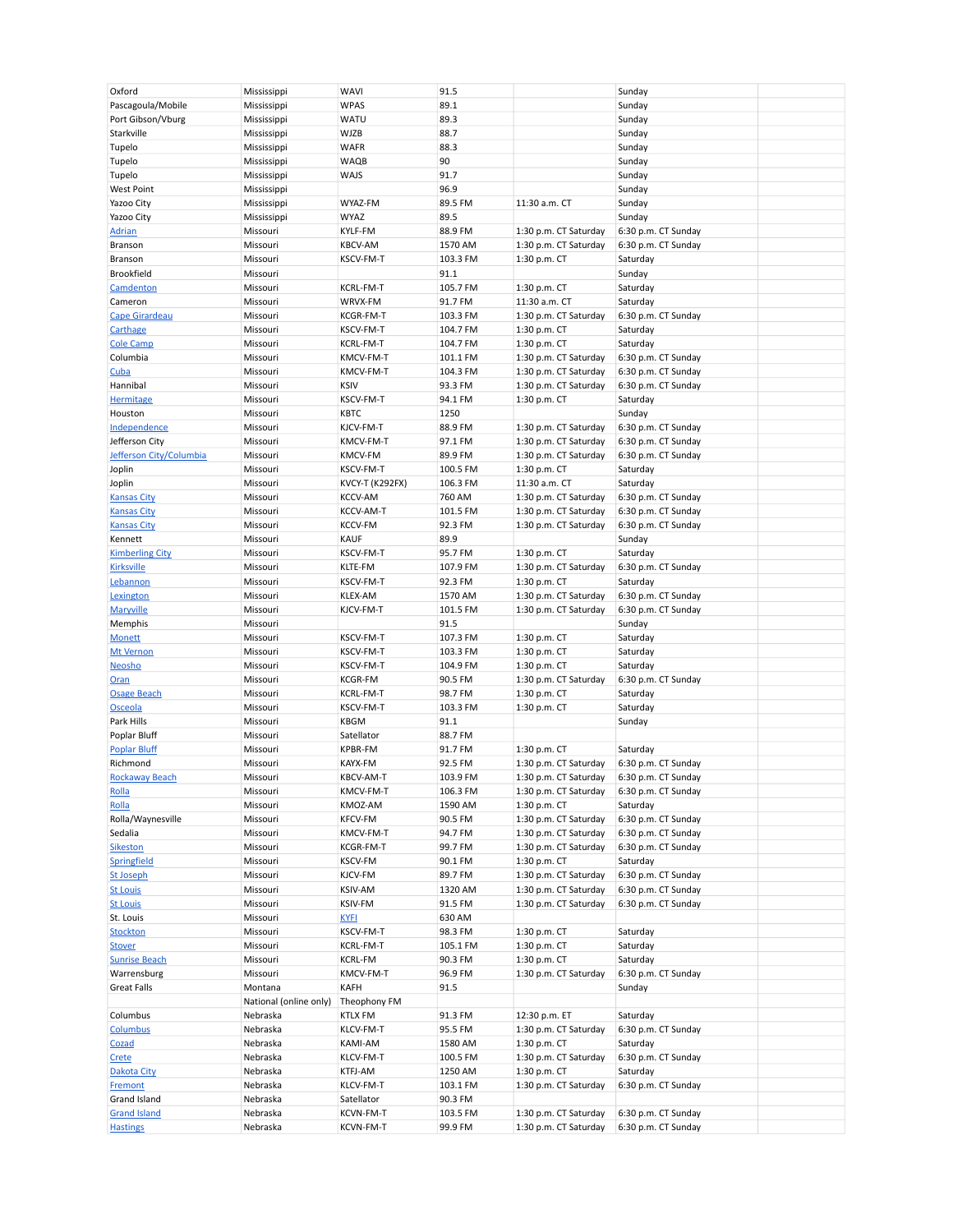| Hubbard               | Nebraska          | <b>KAYA</b>            | 91.3          |                       | Sunday              |
|-----------------------|-------------------|------------------------|---------------|-----------------------|---------------------|
| Kearney               | Nebraska          | Satellator             | 89.7 FM       |                       |                     |
| La Vista              | Nebraska          | KLCV-FM-T              | 92.7 FM       | 1:30 p.m. CT Saturday | 6:30 p.m. CT Sunday |
|                       |                   |                        |               |                       |                     |
| Lexington             | Nebraska          | <b>KCVN-FM</b>         | 104.5 FM      | 1:30 p.m. CT Saturday | 6:30 p.m. CT Sunday |
| Lincoln/Omaha         | Nebraska          | <b>KLCV-FM</b>         | 88.5 FM       | 1:30 p.m. CT Saturday | 6:30 p.m. CT Sunday |
|                       |                   |                        |               |                       |                     |
| <b>Norfolk</b>        | Nebraska          | KTFC-FM-T              | 96.3 FM       | 1:30 p.m. CT          | Saturday            |
| North Platte          | Nebraska          | KCVN-FM-T              | 107.9 FM      | 1:30 p.m. CT Saturday | 6:30 p.m. CT Sunday |
| Omaha                 | Nebraska          | <b>KYFG</b>            | 88.9 FM       |                       |                     |
|                       |                   |                        |               |                       |                     |
| Omaha                 | Nebraska          | KLCV-FM-T              | 93.7 FM       | 1:30 p.m. CT Saturday | 6:30 p.m. CT Sunday |
| Scottsbluff           | Nebraska          | Satellator             | 89.5 FM       |                       |                     |
| Terrytown             | Nebraska          | <b>KCMI-FM</b>         | 96.9 FM       | 3:30 p.m. MT          | Saturday            |
|                       |                   |                        |               |                       |                     |
| Valentine             | Nebraska          | <b>KKNL</b>            | 89.3          |                       | Sunday              |
| York                  | Nebraska          | KLCV-FM-T              | 99.3 FM       | 1:30 p.m. CT Saturday | 6:30 p.m. CT Sunday |
|                       | Nevada            | <b>KKVV</b>            | 1060 AM       |                       | Sunday              |
| Las Vegas             |                   |                        |               | 11:30 a.m. PT         |                     |
| Dublin                | New Hampshire     | <b>WVKJ</b>            | 89.9 FM       | 12:30 p.m. ET         | Saturday            |
| Manchester            | New Hampshire     | WLMW-FM                | 90.7 FM       | 12:30 p.m. ET         | Sunday              |
|                       |                   |                        |               |                       |                     |
| Manchester            | New Hampshire     | <b>WLMW</b>            | 89.7          |                       | Sunday              |
| New Durham            | New Hampshire     | WSEW-FM                | 88.7 FM       | TBD                   |                     |
| Flemington            | New Jersey        | <b>WCHR</b>            | 1040 AM       | 10:00 a.m. ET         | Sunday              |
|                       |                   |                        |               |                       |                     |
| Manahawkin            | NJ                | <b>WYRS</b>            |               |                       | info@wyrs.org       |
| Clayton               | <b>New Mexico</b> | <b>KUHC</b>            | 90.3 FM       |                       |                     |
| Clovis                | New Mexico        | Satellator             | 89.9 FM       |                       |                     |
|                       |                   |                        |               |                       |                     |
| Clovis                | <b>New Mexico</b> | <b>KAQF</b>            | 91.1          |                       | Sunday              |
| Farmington            | <b>New Mexico</b> | <b>KPCL-FM</b>         | 95.7 FM       | 10:30 a.m. MT         | Sunday              |
| Farmington            | New Mexico        | <b>KPCL</b>            | 95.7          |                       | Sunday              |
|                       |                   |                        |               |                       |                     |
| Hobbs                 | New Mexico        | KOBH                   | 91.7          |                       | Sunday              |
| Los Alamos            | <b>New Mexico</b> | <b>KVCN</b>            | 106.7 FM      |                       |                     |
| Raton                 |                   |                        |               |                       |                     |
|                       | New Mexico        |                        | 90.3          |                       | Sunday              |
| Cortland              | New York          | <b>WYBY</b>            | 920 AM        |                       |                     |
| Jamestown             | New York          | Satellator             | 88.5 FM       |                       |                     |
| Schroon Lake          |                   |                        |               |                       |                     |
|                       | New York          | Satellator             | 91.1 FM       |                       |                     |
| Ahoskie               | North Carolina    | <b>WBKU</b>            | 91.7          |                       | Sunday              |
| Beaufort              | North Carolina    | WXBE                   | 88.3          |                       | Sunday              |
| Boone                 | North Carolina    | <b>WHPE Translator</b> |               |                       |                     |
|                       |                   |                        | 102.7 FM      |                       |                     |
| <b>Bryson City</b>    | North Carolina    | WTIJ                   | 100.7 FM      | 3:00 p.m ET           | Saturday            |
| Charlotte             | North Carolina    | <b>WYFQ Translator</b> | 93.7 FM       |                       |                     |
| Charlotte / Wadesboro | North Carolina    |                        | 93.5FM, 930AM |                       |                     |
|                       |                   | <b>WYFQ</b>            |               |                       |                     |
| Creedmoor             | North Carolina    | <b>WDRU</b>            | 1030 AM       | 8:00 p.m. ET          | Saturday            |
| Dallas                | North Carolina    | <b>WCRU</b>            | 960 AM        | 8:00 p.m. ET          | Saturday            |
| Fayetteville          | North Carolina    | <b>WYBH</b>            | 91.1 FM       |                       |                     |
|                       |                   |                        |               |                       |                     |
| Fuquay-Varina         | North Carolina    | <b>WYFL Translator</b> | 98.9 FM       |                       |                     |
| Goldsboro             | North Carolina    | <b>WYFL Translator</b> | 105.3 FM      |                       |                     |
| Greenville            | North Carolina    | <b>WYFL Translator</b> |               |                       |                     |
|                       |                   |                        | 105.3 FM      |                       |                     |
| Harkers Island        | North Carolina    | WLGP-FM                | 100.3 FM      | 5:30 p.m. ET          | Saturday            |
| Henderson / Raleigh   | North Carolina    | <b>WYFL</b>            | 92.5 FM       |                       |                     |
|                       |                   |                        |               |                       |                     |
| Hendersonville        | North Carolina    | <b>WYFG Translator</b> | 101.7 FM      |                       |                     |
| Hickory               | North Carolina    | <b>WRYN</b>            | 89.1          |                       | Sunday              |
| <b>High Point</b>     | North Carolina    | <b>WHPE</b>            | 95.5 FM       |                       |                     |
|                       |                   |                        |               |                       |                     |
| Jacksonville          | North Carolina    | <b>WJKA</b>            | 90.1          |                       | Sunday              |
| Kinston               | North Carolina    | <b>WYFL Translator</b> | 95.9 FM       |                       |                     |
| Manteo                | North Carolina    | Satellator             | 91.7 FM       |                       |                     |
|                       |                   |                        |               |                       |                     |
| Maxton                | North Carolina    | W275AH (WLPG)          | 102.9 FM      | 5:30 p.m. ET          | Saturday            |
| New Bern              | North Carolina    | <b>WAAE</b>            | 91.9          |                       | Sunday              |
| Raeford/Fayetteville  | North Carolina    | WRAE                   | 88.7          |                       | Sunday              |
|                       |                   |                        |               |                       |                     |
| Sanford               | North Carolina    |                        | 88.7          |                       | Sunday              |
| Southern Pines        | North Carolina    | <b>WYFQ Translator</b> | 105.9 FM      |                       |                     |
| Statesville           | North Carolina    | <b>WHPE Translator</b> | 91.9 FM       |                       |                     |
|                       |                   |                        |               |                       |                     |
| Wilmington            | North Carolina    | <b>WYHW</b>            | 104.5 FM      |                       |                     |
| Wilson                | <b>NC</b>         | WJQY Inet-only         |               |                       |                     |
| Winston-Salem         | North Carolina    | <b>WTRU</b>            | 830 AM        | 8:00 p.m. ET          | Saturday            |
|                       |                   |                        |               |                       |                     |
| Winston-Salem         | North Carolina    | <b>WTRU</b>            | 102.9 FM      | 8:00 p.m. ET          | Saturday            |
| Winston-Salem         | North Carolina    | <b>WTRU</b>            | 97.7 FM       | 8:00 p.m. ET          | Saturday            |
| <b>Bismarck</b>       | North Dakota      | Satellator             | 88.7 FM       |                       |                     |
|                       |                   | KDVI                   |               |                       |                     |
| Devils Lake           | North Dakota      |                        | 89.9          |                       | Sunday              |
| Jamestown             | North Dakota      | <b>KJTW</b>            | 89.9          |                       | Sunday              |
| Watford City          | North Dakota      |                        | 89.1          |                       | Sunday              |
|                       |                   |                        |               |                       |                     |
| Ashland               | Ohio              | Satellator             | 89.9 FM       |                       |                     |
| Belpre / Parkersburg  | Ohio              | <b>WCVV</b>            | 89.5 FM       |                       |                     |
| Cambridge             | Ohio              | <b>WYFY</b>            | 88.1 FM       |                       |                     |
|                       | Ohio              | WJIC-T (W232CQ)        |               |                       |                     |
| Cambridge             |                   |                        | 94.3 FM       | 12:30 p.m. ET         | Saturday            |
| Delaware              | Ohio              | WJJE                   | 89.1          |                       | Sunday              |
| Delphos               |                   |                        |               |                       |                     |
|                       | Ohio              | WBIE                   | 91.5          |                       | Sunday              |
|                       |                   |                        |               |                       |                     |
| Findlay               | Ohio              | <b>W248BT</b>          | 97.5          | 3:30 p.m. ET          | Sunday              |
| Fostoria              | Ohio              | <b>W270CL</b>          | 101.9         | 3:30 p.m. ET          | Sunday              |
| Grove City            | Ohio              | <b>WWGV</b>            | 88.1          |                       | Sunday              |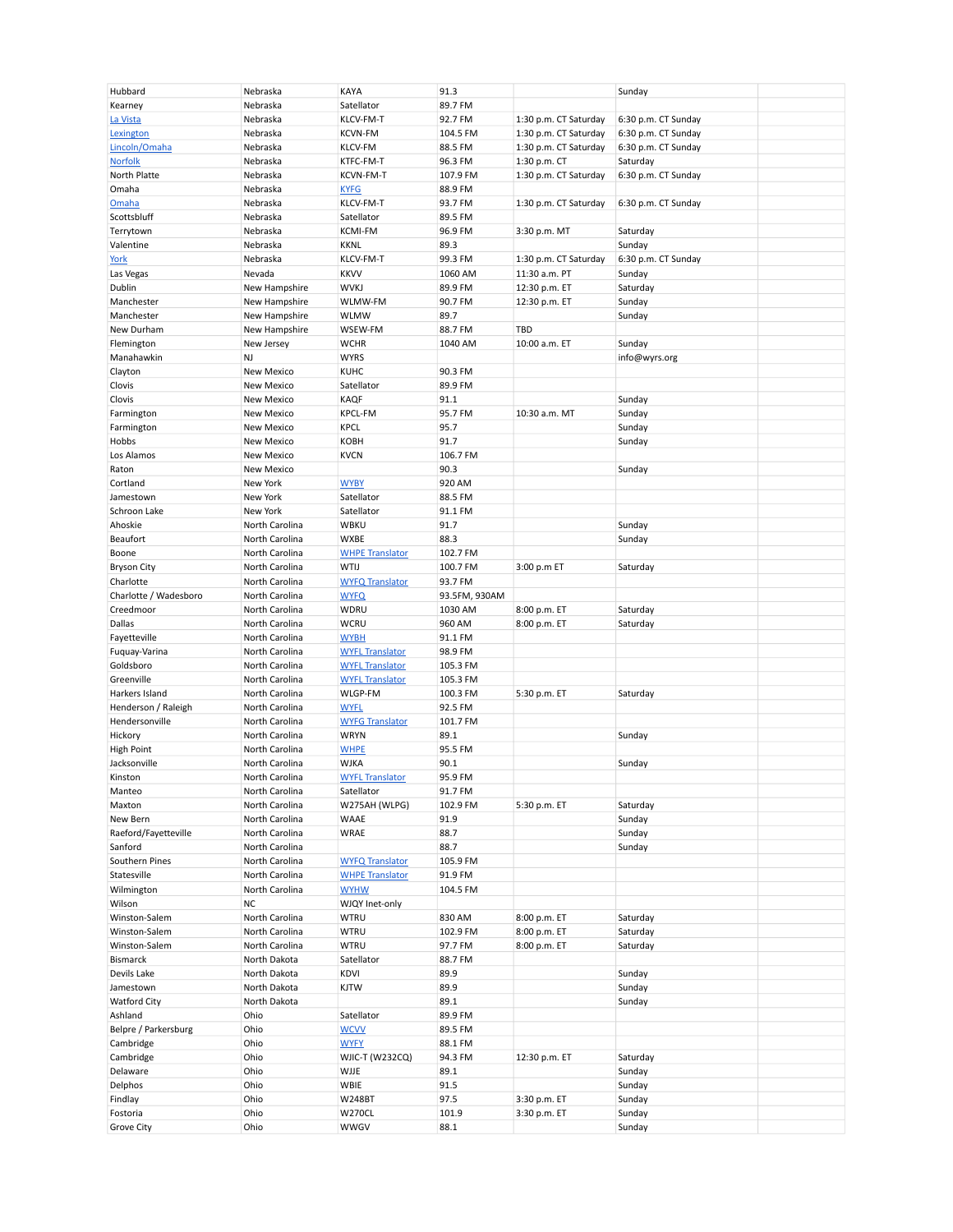| Hamilton                     | OH                           | WMWX-FM Inet-only      |          |                       |                     |  |
|------------------------------|------------------------------|------------------------|----------|-----------------------|---------------------|--|
| Hamler                       | Ohio                         | <b>W205AT</b>          | 88.9 FM  |                       |                     |  |
| Lima                         | Ohio                         | <b>WCBV</b>            | 105.9 FM | Afternoon             | Saturday            |  |
| Marion                       | Ohio                         | WXMF-FM                | 90.1 FM  | 3:30 p.m. ET          | Sunday              |  |
| Martin's Ferry               | Ohio                         |                        | 91.1     |                       | Sunday              |  |
| McConnellsville              | Ohio                         | <b>WCVV Translator</b> | 104.5 FM |                       |                     |  |
| New Philadephia              | Ohio                         | Satellator             | 89.3 FM  |                       |                     |  |
| Sandusky                     | Ohio                         | Satellator             | 88.3 FM  |                       |                     |  |
|                              |                              |                        |          |                       |                     |  |
| Shelby                       | Ohio                         | WAUI                   | 88.3     |                       | Sunday              |  |
| Steubenville                 | Ohio                         | WBJV                   | 88.9     |                       | Sunday              |  |
| Upper Sandusky               | Ohio                         | WXML-FM                | 90.1 FM  | 3:30 p.m. ET          | Sunday              |  |
| <b>Upper Sandusky</b>        | Ohio                         | WXMW-FM                | 89.3 FM  | 3:30 p.m. ET          | Sunday              |  |
| Willard                      | Ohio                         | Satellator             | 91.5 FM  |                       |                     |  |
| Wooster                      | Ohio                         | Satellator             | 91.5 FM  |                       |                     |  |
| Zanesville                   | Ohio                         | WJIC-FM                | 91.7 FM  | 12:30 p.m. ET         | Saturday            |  |
| Ada                          | Oklahoma                     | <b>KAKO</b>            | 91.3     |                       | Sunday              |  |
| Ardmore                      | Oklahoma                     | <b>KQPD</b>            | 91.1     |                       | Sunday              |  |
| <b>Bartlesville</b>          | Oklahoma                     | KBQC                   | 88.5     |                       | Sunday              |  |
| <b>Bartlesville</b>          | Oklahoma                     | <b>KARF-FM</b>         | 93.7 FM  | 1:30 p.m. CT Saturday | 6:30 p.m. CT Sunday |  |
| Del City                     | Oklahoma                     | KQCV-AM-T              | 102.3 FM | 1:30 p.m. CT Saturday | 6:30 p.m. CT Sunday |  |
| Durant                       | Oklahoma                     | KAYC                   | 91.1     |                       | Sunday              |  |
| Edmond                       | Oklahoma                     | KQCV-AM-T              | 95.7 FM  | 1:30 p.m. CT Saturday | 6:30 p.m. CT Sunday |  |
| Elk City                     | Oklahoma                     |                        | 91.9     |                       | Sunday              |  |
| Idabel                       | Oklahoma                     | <b>KXRT</b>            | 90.9     |                       | Sunday              |  |
|                              |                              |                        |          |                       |                     |  |
| Lawton                       | Oklahoma                     | <b>KVRS</b>            | 90.3     |                       | Sunday              |  |
| Oklahoma City                | Oklahoma                     | <b>KQCV-AM</b>         | 800 AM   | 1:30 p.m. CT Saturday | 6:30 p.m. CT Sunday |  |
| Oklahoma City                | Oklahoma                     | KQCV-FM-T              | 94.1 FM  | 1:30 p.m. CT Saturday | 6:30 p.m. CT Sunday |  |
| Oklahoma City                | Oklahoma                     | <b>KQCV-AM</b>         | 800 AM   | 1:30 p.m. CT Saturday | 6:30 p.m. CT Sunday |  |
| Oklahoma City                | Oklahoma                     | K239BT (KQCV)          | 95.7 FM  | 9:30 p.m. CT          | Saturday            |  |
| Oklahoma City                | Oklahoma                     | K272FD (KQCV)          | 102.3 FM | 9:30 p.m. CT          | Saturday            |  |
| Ponca City                   | Oklahoma                     | <b>KYFW Translator</b> | 103.5 FM |                       |                     |  |
| Poteau                       | Oklahoma                     | <b>KARG</b>            | 91.7     |                       | Sunday              |  |
| Shawnee/Tulsa                | Oklahoma                     | <b>KQCV-FM</b>         | 95.1 FM  | 1:30 p.m. CT Saturday | 6:30 p.m. CT Sunday |  |
| Tulsa                        | Oklahoma                     | KQCV-FM-T              | 92.5 FM  | 1:30 p.m. CT Saturday | 6:30 p.m. CT Sunday |  |
| Weatherford                  | Oklahoma                     | <b>KAYM</b>            | 90.5     |                       | Sunday              |  |
| <b>Baker City</b>            | Oregon                       | KANL                   | 90.7     |                       | Sunday              |  |
| <b>Baker City</b>            | Oregon                       | <b>KANL-FM</b>         | 90.7 FM  | 9:30 a.m. PT          | Sunday              |  |
| <b>Brookings</b>             | Oregon                       | <b>KMWR</b>            | 90.7 FM  |                       |                     |  |
| Burns                        | Oregon                       | <b>K208FN</b>          | 89.5 FX  |                       |                     |  |
|                              |                              | <b>K219LR</b>          | 91.7 FX  |                       |                     |  |
| Chemult                      | Oregon                       |                        |          |                       |                     |  |
| Chiloquin                    | Oregon                       | <b>K204GH</b>          | 88.7 FX  |                       |                     |  |
| Condon                       | Oregon                       | <b>K202DH</b>          | 88.3 FX  |                       |                     |  |
| Heppner                      | Oregon                       | <b>K213DM</b>          | 90.5 FX  |                       |                     |  |
| Klamath Falls                | Oregon                       | <b>K260AK</b>          | 99.9 FX  |                       |                     |  |
| Lakeview                     | Oregon                       | <b>K288DF</b>          | 105.5 FX |                       |                     |  |
| Oakridge                     | Oregon                       | K212DO                 | 90.3 FX  |                       |                     |  |
| Silver Lake                  | Oregon                       | <b>K208EC</b>          | 89.5 FX  |                       |                     |  |
| Sunriver                     | Oregon                       | <b>K257DT</b>          | 99.3 FX  |                       |                     |  |
| Winston                      | Oregon                       | <b>KGRV</b>            | 700AM    |                       |                     |  |
| Franklin                     | Pennsylvania                 | WAWN                   | 89.5     |                       | Sunday              |  |
| Greensburg                   | Pennsylvania                 | WJLW-LPFM              | 100.3 FM | TBD                   |                     |  |
| Harrisburg                   | Pennsylvania                 |                        | 90.1     |                       | Sunday              |  |
| Harrisburg/Lancaster/Lebanon | Pennsylvania                 | WDAC-FM                | 94.5 FM  | 6:30 p.m. ET          | Sunday              |  |
| Johnstown                    | Pennsylvania                 | Satellator             | 91.7 FM  |                       |                     |  |
| Leesport / Reading           | Pennsylvania                 | <b>WYBQ</b>            | 88.3 FM  |                       |                     |  |
| Masontown                    |                              |                        | 88.5 FM  |                       |                     |  |
| Millersburg                  | Pennsylvania<br>Pennsylvania | <b>WYFU</b>            | 90.9     |                       | Sunday              |  |
|                              |                              |                        |          |                       |                     |  |
| Philadelphia                 | Pennsylvania                 | WFIL-AM                | 560AM    | 7:30 a.m. ET          | Sunday              |  |
| Pittsburgh                   | Pennsylvania                 | WORD-FM                | 101.5 FM |                       |                     |  |
| Juana Diaz                   | Puerto Rico                  | WCGB-AM                | 1060 AM  | 6:00 a.m. AST         | Sunday              |  |
| San Juan                     | Puerto Rico                  | WBMJ-AM                | 1190 AM  | 6:00 a.m. AST         | Sunday              |  |
| Vieques Island               | Puerto Rico                  | WIVV-AM                | 1370 AM  | 6:00 a.m. AST         | Sunday              |  |
| Aiken                        | South Carolina               | WLPE-FM                | 91.7 FM  | 5:30 p.m. ET          | Saturday            |  |
| Anderson                     | South Carolina               | <b>WYFG Translator</b> | 97.3 FM  |                       |                     |  |
| Barnwell                     | South Carolina               | WHBJ-FM                | 99.1 FM  | 5:30 p.m. ET          | Saturday            |  |
| Cayce / Columbia             | South Carolina               | <b>WYFV</b>            | 88.5 FM  |                       |                     |  |
| Dillon                       | South Carolina               | <b>WDLL</b>            | 90.5     |                       | Sunday              |  |
| Dillon                       | South Carolina               | WDLL-FM                | 90.5 FM  | 12:30 p.m. ET         | Sunday              |  |
| Florence                     | South Carolina               | WLPG-FM                | 91.7 FM  | 5:30 p.m. ET          | Saturday            |  |
| Gaffney / Spartanburg        | South Carolina               | <b>WYFG</b>            | 91.1 FM  |                       |                     |  |
| Georgetown                   | South Carolina               | <b>WYFH Translator</b> | 99.9 FM  |                       |                     |  |
| Laurens                      | South Carolina               | <b>WYFG Translator</b> | 105.9 FM |                       |                     |  |
| Lugoff                       | South Carolina               | <b>WYFV Translator</b> | 92.5 FM  |                       |                     |  |
| Myrtle Beach                 |                              |                        |          |                       |                     |  |
|                              | South Carolina               | W244AY (WLPG)          | 96.7 FM  | 5:30 p.m. ET          | Saturday            |  |
| N. Charleston / Charleston   | South Carolina               | <b>WYFH</b>            | 90.7 FM  |                       |                     |  |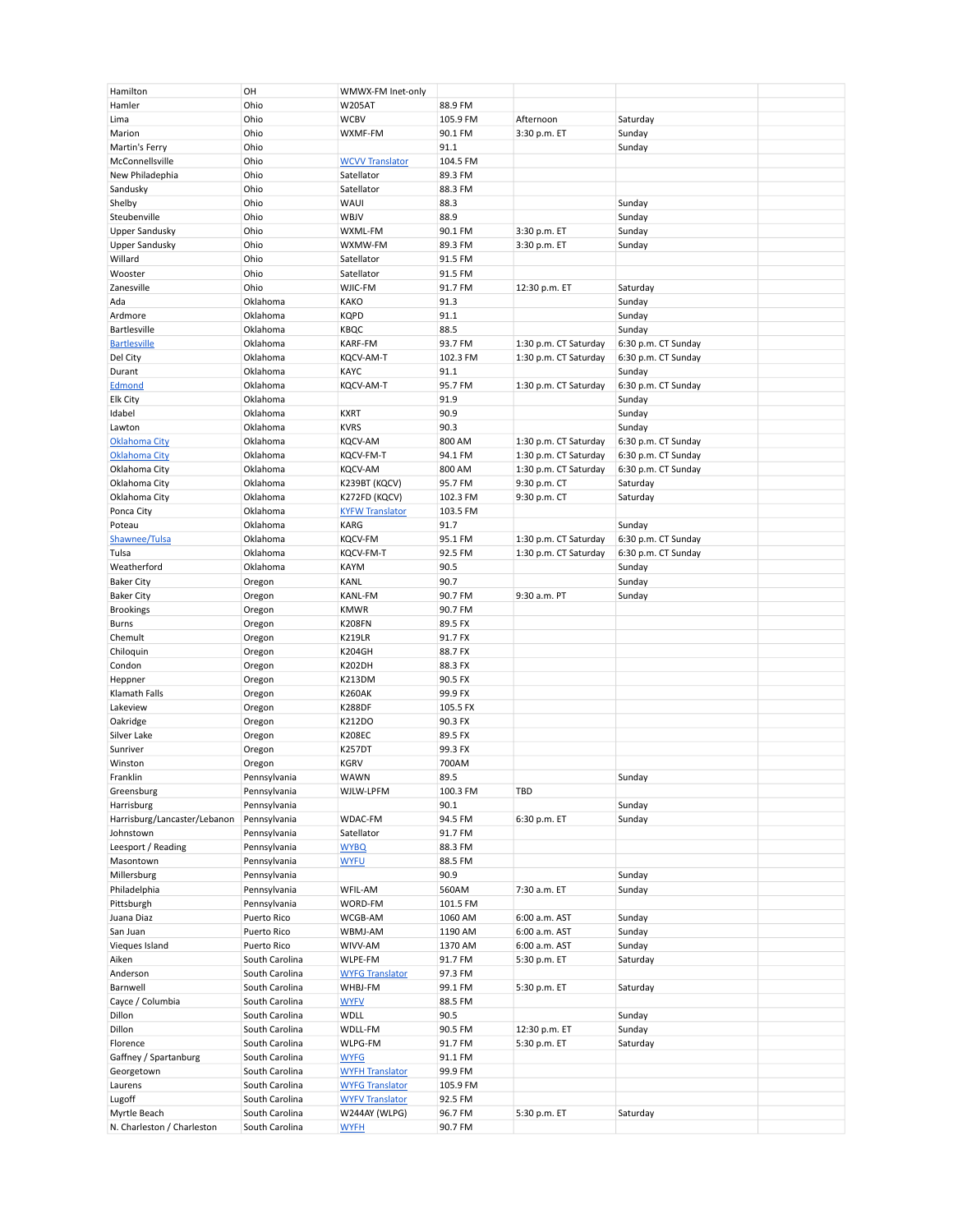| Orangeburg                | South Carolina | <b>WYFH Translator</b> | 96.1 FM  |                       |                     |  |
|---------------------------|----------------|------------------------|----------|-----------------------|---------------------|--|
| Ridgeland                 | South Carolina | WAGP-FM                | 88.7 FM  | 12:30 p.m. ET         | Saturday            |  |
| Sumter                    | South Carolina | <b>WYFH Translator</b> | 96.3 FM  |                       |                     |  |
|                           |                |                        |          |                       |                     |  |
| Aberdeen                  | South Dakota   | KEEA                   | 90.1     |                       | Sunday              |  |
| Aberdeen                  | South Dakota   | KVCH-T (K233BN)        | 94.5 FM  | 11:30 a.m. CT         | Saturday            |  |
| <b>Brookings</b>          | South Dakota   | KVCH-T (K205FL)        | 88.9 FM  | 11:30 a.m. CT         | Saturday            |  |
| Freeman                   | South Dakota   | <b>KVCF-FM</b>         | 90.5 FM  | 11:30 a.m. CT         | Saturday            |  |
| Gregory                   | South Dakota   | <b>KVCX-FM</b>         | 101.5 FM | 11:30 a.m. CT         | Saturday            |  |
| Huron                     | South Dakota   | <b>KVCH-FM</b>         | 88.7 FM  | 11:30 a.m. CT         | Saturday            |  |
| Mitchell                  | South Dakota   | KVCF-T (K258AG)        | 99.5 FM  | 11:30 a.m. CT         | Saturday            |  |
| Pierre                    | South Dakota   | KVFL-FM                | 89.1 FM  | 11:30 a.m. CT         | Saturday            |  |
|                           |                |                        |          |                       |                     |  |
| Rapid City                | South Dakota   | <b>KASD</b>            | 90.3     |                       | Sunday              |  |
| Rapid City                | South Dakota   |                        | 90.3     | 1:30 p.m. CT Saturday | 6:30 p.m. CT Sunday |  |
| Rapid City                | South Dakota   | TBD                    | 860 AM   | 12:30 p.m. MT         | Saturday            |  |
| Souix Falls               | South Dakota   | <b>KVCF-T (K293BQ)</b> | 106.5 FM | 11:30 a.m. CT         | Saturday            |  |
| Watertown                 | South Dakota   | <b>KVCH-T (K278BK)</b> | 103.5 FM | 11:30 a.m. CT         | Saturday            |  |
| Paris                     | Tennesese      | WPRH-FM                | 90.9 FM  | 11:30 a.m. CT         | Sunday              |  |
| Chattanooga               | Tennessee      | <b>WYBK</b>            | 89.7 FM  |                       |                     |  |
|                           |                |                        |          |                       |                     |  |
| <b>Clarksville</b>        | Tennessee      | WECV-FM-T              | 99.5 FM  | 1:30 p.m. CT Saturday | 6:30 p.m. CT Sunday |  |
| Clinton / Knoxville       | Tennessee      | <b>WYFC</b>            | 95.3 FM  |                       |                     |  |
| Columbia                  | Tennessee      | Satellator             | 91.9 FM  |                       |                     |  |
| <b>Dickson</b>            | Tennessee      | WNRZ-FM                | 91.5 FM  | 1:30 p.m. CT Saturday | 6:30 p.m. CT Sunday |  |
| Dyersburg                 | Tennessee      | Satellator             | 88.3 FM  |                       |                     |  |
| <b>Gallatin</b>           | Tennessee      | WECV-FM-T              | 93.9 FM  | 1:30 p.m. CT Saturday | 6:30 p.m. CT Sunday |  |
| Hohenwald                 | Tennessee      | <b>WAUO</b>            | 90.7     |                       | Sunday              |  |
|                           |                |                        |          |                       |                     |  |
| Jackson                   | Tennessee      | <b>WAMP</b>            | 88.1     |                       | Sunday              |  |
| Lafollette                | Tennessee      | <b>WYFC Translator</b> | 93.7 FM  |                       |                     |  |
| Lawrenceburg              | Tennessee      | WAWI                   | 89.7     |                       | Sunday              |  |
| Lebanon                   | Tennessee      | WECV-FM-T              | 101.9 FM | 1:30 p.m. CT Saturday | 6:30 p.m. CT Sunday |  |
| Lexington/Jackson         | Tennessee      | <b>WIGH</b>            | 88.7     |                       | Sunday              |  |
| Lynchburg                 | Tennessee      | <b>WGBQ</b>            | 91.9     |                       | Sunday              |  |
| Memphis                   | Tennessee      | WCRV-AM                | 640 AM   | 1:30 p.m. CT Saturday | 6:30 p.m. CT Sunday |  |
|                           |                |                        |          |                       |                     |  |
| <b>Memphis</b>            | Tennessee      | WCRV-AM                | 640 AM   | 1:30 p.m. CT Saturday | 6:30 p.m. CT Sunday |  |
| <b>Memphis (Downtown)</b> | Tennessee      | WCRV-AM-T              | 100.7 FM | 1:30 p.m. CT Saturday | 6:30 p.m. CT Sunday |  |
| Memphis/Byhalia           | Tennessee      | <b>WMSB</b>            | 88.9     |                       | Sunday              |  |
| Memphis/Byhalia           | Tennessee      | WMSB-FM                | 88.9 FM  | 11:30 a.m. CT         | Sunday              |  |
| Morristown                | Tennessee      | <b>WYFC Translator</b> | 105.1 FM |                       |                     |  |
| Nashville                 | Tennessee      | <b>WYFN</b>            | 980 AM   |                       |                     |  |
| Nashville                 | Tennessee      | <b>WCRT</b>            | 107.1 FM | 1:30 p.m. CT Saturday | 6:30 p.m. CT Sunday |  |
|                           |                |                        |          |                       |                     |  |
| Nashville                 | Tennessee      | <b>WCRT-AM</b>         | 1160 AM  | 1:30 p.m. CT Saturday | 6:30 p.m. CT Sunday |  |
| <b>Nashville</b>          | Tennessee      | WECV-FM                | 89.1 FM  | 1:30 p.m. CT Saturday | 6:30 p.m. CT Sunday |  |
| Paris                     | Tennessee      | <b>WPRH</b>            | 90.9     |                       | Sunday              |  |
| Ripley                    | Tennessee      | WAUV                   | 89.7     |                       | Sunday              |  |
| Savannah                  | Tennessee      | WAZD                   | 88.1     |                       | Sunday              |  |
| Shelbyville               | Tennessee      | WBIA-FM                | 88.3 FM  | 11:30 a.m. CT         | Sunday              |  |
| Shelbyville               | Tennessee      | <b>WBIA</b>            | 88.3     |                       | Sunday              |  |
|                           |                |                        |          |                       |                     |  |
| Spencer                   | Tennessee      | WZYZ                   | 90.1     |                       | Sunday              |  |
| Tullahoma                 | Tennessee      | Satellator             | 89.9 FM  |                       |                     |  |
| Waynesboro                | Tennessee      |                        | 88.9     |                       | Sunday              |  |
| Winchester                | Tennessee      | <b>WYFD Translator</b> | 95.7 FM  |                       |                     |  |
| Abilene                   | Texas          | KAQD                   | 91.3     |                       | Sunday              |  |
| Alice                     | Texas          | <b>KAWV</b>            | 88.3     |                       | Sunday              |  |
| Alpine                    | Texas          |                        | 90.9     |                       | Sunday              |  |
| Amarillo                  | Texas          | <b>KAVW</b>            | 90.7     |                       |                     |  |
|                           |                |                        |          |                       | Sunday              |  |
| Amarillo                  | TX             | KJRT                   |          |                       |                     |  |
| Aransas Pass              | Texas          | <b>KKWV</b>            | 88.1     |                       | Sunday              |  |
| Austin                    | TX             | KTXW Inet-only         |          |                       |                     |  |
| Beaumont/Fannett          | Texas          | <b>KZFT</b>            | 90.5     |                       | Sunday              |  |
| <b>Big Spring</b>         | Texas          | KBCX                   | 91.5     |                       | Sunday              |  |
| Borger/Pampa              | Texas          | KAVO                   | 90.9     |                       | Sunday              |  |
|                           |                |                        |          |                       |                     |  |
| Breckenridge              | Texas          |                        | 90.7     |                       | Sunday              |  |
| <b>College Station</b>    | Texas          | <b>KLGS</b>            | 89.9     |                       | Sunday              |  |
| Conroe                    | Texas          | <b>KAFR</b>            | 88.3     |                       | Sunday              |  |
| Crockett                  | Texas          | <b>KCKT</b>            | 88.5     |                       | Sunday              |  |
| Dalhart                   | Texas          | <b>KTDA</b>            | 91.7     |                       | Sunday              |  |
| Dallas/Greenville         | Texas          | <b>KTXG</b>            | 90.5     |                       | Sunday              |  |
| Del Rio                   | Texas          | KDLI                   | 89.9     |                       | Sunday              |  |
|                           |                |                        |          |                       |                     |  |
| Denison                   | Texas          | <b>KYFB</b>            | 91.5 FM  |                       |                     |  |
| Dumas                     | Texas          |                        | 91.7     |                       | Sunday              |  |
| Elkhart                   | Texas          | KATG                   | 88.1     |                       | Sunday              |  |
| Greenville                | Texas          | Satellator             | 91.5 FM  |                       |                     |  |
| Houston                   | Texas          | <b>KRPC</b>            | 950 AM   |                       |                     |  |
| Longview/Tyler            | Texas          | KTAA-FM                | 90.7 FM  | 1:30 p.m. CT Saturday | 6:30 p.m. CT Sunday |  |
|                           |                |                        |          |                       |                     |  |
| Lufkin                    | Texas          | Satellator             | 88.5 FM  |                       |                     |  |
| Mertzon                   | Texas          | KMEO                   | 91.9     |                       | Sunday              |  |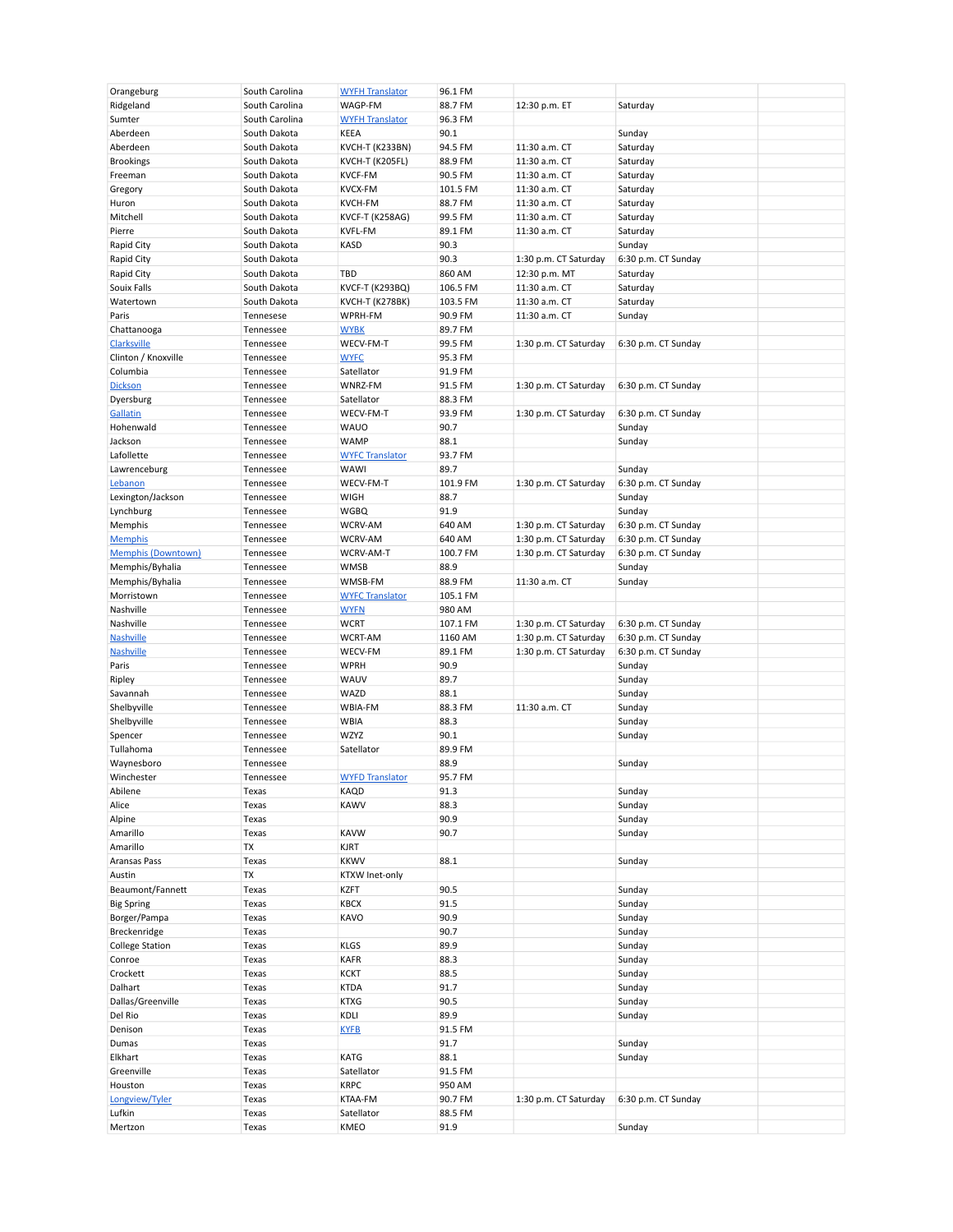| Odessa                     | Texas          | <b>KBMM</b>            | 89.5                 |                                             | Sunday              |  |
|----------------------------|----------------|------------------------|----------------------|---------------------------------------------|---------------------|--|
|                            |                |                        |                      |                                             |                     |  |
| Palestine                  | Texas          | <b>KYFP</b>            | 89.1 FM              |                                             |                     |  |
| Paris                      | Texas          | Satellator             | 91.3 FM              |                                             |                     |  |
|                            |                |                        |                      |                                             |                     |  |
| Pecos                      | Texas          | <b>KPKO</b>            | 91.3                 |                                             | Sunday              |  |
| Plainview                  | Texas          | KBAH                   | 90.5                 |                                             | Sunday              |  |
| Plainview                  | Texas          | KBAH-FM                | 90.5 FM              | 11:30 a.m. CT                               | Sunday              |  |
|                            |                |                        |                      |                                             |                     |  |
| San Antonio                | Texas          | <b>KYFS</b>            | 90.9 FM              |                                             |                     |  |
| Temple/Waco                | Texas          | <b>KBDE</b>            | 89.9                 |                                             | Sunday              |  |
|                            |                |                        |                      |                                             |                     |  |
| Van Horn                   | Texas          | <b>KVHR</b>            | 91.5                 |                                             | Sunday              |  |
| Victoria                   | Texas          | <b>KAYK</b>            | 88.5                 |                                             | Sunday              |  |
| Victoria                   | Texas          | KAYK-FM                | 88.5 FM              | 11:30 a.m. CT                               | Sunday              |  |
|                            |                |                        |                      |                                             |                     |  |
| Bermuda                    | United Kingdom | <b>VSB</b>             | 1280 AM              |                                             |                     |  |
| Ogden / SaltLakeCity       | Utah           | <b>KYFO</b>            | 95.5 FM              |                                             |                     |  |
| SaltLakeCity / Centerville | Utah           | <b>KYFO Translator</b> | 91.3 FM              |                                             |                     |  |
|                            |                |                        |                      |                                             |                     |  |
| Abington                   | VA             | WABN AM and FM         | 104.1 FM and 1230 AM |                                             |                     |  |
| Accomac                    | Virginia       | Satellator             | 91.5 FM              |                                             |                     |  |
| Ashland / Richmond         | Virginia       | <b>WYFJ</b>            | 99.9 FM              |                                             |                     |  |
|                            |                |                        |                      |                                             |                     |  |
| Bassett / Martinsville     | Virginia       | <b>WHPE Translator</b> | 107.1 FM             |                                             |                     |  |
| <b>Bassett Forks</b>       | Virginia       | <b>WHPE Translator</b> | 107.1 FM             |                                             |                     |  |
|                            |                |                        |                      |                                             |                     |  |
| Bon Air                    | Virginia       | <b>WLES-AM</b>         | 590 AM               | 8:00 p.m. ET                                | Saturday            |  |
| Charlottesville            | Virginia       | <b>WYFJ Translator</b> | 95.9 FM              |                                             |                     |  |
| Christiansburg             | Virginia       | Satellator             | 89.5 FM              |                                             |                     |  |
|                            |                | <b>WARN</b>            |                      |                                             |                     |  |
| Culpeper                   | Virginia       |                        | 91.3                 |                                             | Sunday              |  |
| Danville                   | Virginia       | <b>WHPE Translator</b> | 92.7 FM              |                                             |                     |  |
| Fairlawn                   | Virginia       | <b>WHPE Translator</b> | 100.1 FM             |                                             |                     |  |
|                            |                |                        |                      |                                             |                     |  |
| Fredericksburg             | Virginia       | <b>WYFJ Translator</b> | 88.7 FM              |                                             |                     |  |
| Harrisonburg               | Virginia       | <b>WYFT Translator</b> | 106.5 FM             |                                             |                     |  |
| Luray / Harrisonburg       | Virginia       | <b>WYFT</b>            | 103.9 FM             |                                             |                     |  |
|                            |                |                        |                      |                                             |                     |  |
| Norfolk                    | Virginia       | WKQA-AM                | 1110 AM              | 2:00pm ET                                   | Sunday              |  |
| Norfolk                    | Virginia       | <b>WYFI</b>            | 99.7 FM              |                                             |                     |  |
|                            |                |                        |                      |                                             |                     |  |
| Portland                   | Virginia       | <b>WYFP Translator</b> | 103.3FM              |                                             |                     |  |
| Pulaski                    | Virginia       | <b>WHPE Translator</b> | 97.7 FM              |                                             |                     |  |
| Radford                    |                | <b>WHPE Translator</b> | 100.1 FM             |                                             |                     |  |
|                            | Virginia       |                        |                      |                                             |                     |  |
| Richmond                   | Virginia       | WRIH                   | 88.1                 |                                             | Sunday              |  |
| Richmond                   | Virginia       | WRIH-FM                | 88.1 FM              | 12:30 p.m. ET                               | Sunday              |  |
|                            |                |                        |                      |                                             |                     |  |
| Salem / Roanoke            | Virginia       | <b>WHPE Translator</b> | 98.5 FM              |                                             |                     |  |
| Waynesboro                 | Virginia       | <b>WYFT Translator</b> | 101.5 FM             |                                             |                     |  |
| Winchester                 | Virginia       | <b>WTRM</b>            | 91.1                 |                                             | Sunday              |  |
|                            |                |                        |                      |                                             |                     |  |
| Winchester                 | Virginia       | <b>WYFT Translator</b> | 101.3 FM             |                                             |                     |  |
| Wythevillle                | Virginia       | <b>WHPE Translator</b> | 92.7 FM              |                                             |                     |  |
|                            | Washington     | <b>KWFJ</b>            | 89.7 FM              |                                             |                     |  |
| Roy                        |                |                        |                      |                                             |                     |  |
| Sunnyside                  | Washington     | KAYB                   | 88.1                 |                                             | Sunday              |  |
| Tacoma                     | Washington     | <b>KYFQ</b>            | 91.7 FM              |                                             |                     |  |
|                            |                |                        |                      |                                             |                     |  |
| Winthrop                   | Washington     | <b>KTRJ-LPFM</b>       | 93.7                 | 10:00 a.m. PT (Sat) & 12: Saturday & Sunday |                     |  |
| Bridgeport                 | West Virginia  | <b>WVIW</b>            | 104.1 FM             | 11:30 a.m. CT                               | Saturday            |  |
| Elkins                     | West Virginia  | WBHZ                   | 91.1                 |                                             | Sunday              |  |
|                            |                |                        |                      |                                             |                     |  |
| Fairmont                   | West Virginia  | Satellator             | 89.7 FM              |                                             |                     |  |
| Princeton                  | West Virginia  | <b>WHPE Translator</b> | 96.7 FM              |                                             |                     |  |
| Princeton                  | West Virginia  | WPWV                   | 90.1                 |                                             | Sunday              |  |
|                            |                |                        |                      |                                             |                     |  |
| Appleton                   | Wisconsin      | W247BY (WVRN)          | 97.3 FM              |                                             |                     |  |
| Augusta                    | Wisconsin      | <b>WWJC</b>            | 101.5 FM             | 9:00 a.m CT                                 | Sunday              |  |
| Eau Claire                 | Wisconsin      | WVCF-FM                | 90.5 FM              | 11:30 a.m. CT                               | Saturday            |  |
|                            |                |                        |                      |                                             |                     |  |
| Fond du Lac                | Wisconsin      | WVFL-FM                | 89.9 FM              | 11:30 a.m. CT                               | Saturday            |  |
| La Crosse                  | Wisconsin      | <b>WTPN</b>            | 97.9 FM              | 1:00 a.m. and 9:00 a.m.                     | Sunday              |  |
| McFarland                  | Wisconsin      | WVCX-T (W216BL)        | 91.1 FM              | 11:30 a.m. CT                               | Saturday            |  |
|                            |                |                        |                      |                                             |                     |  |
| Milwaukee                  | Wisconsin      | WVCY-FM                | 107.7 FM             | 11:30 a.m. CT                               | Saturday            |  |
| Milwaukee                  | Wisconsin      | <b>KVCX-FM</b>         | 101.5 FM             |                                             |                     |  |
| Monroe                     | Wisconsin      | KVCX-T (W211AU)        | 90.1 FM              | 11:30 a.m. CT                               | Saturday            |  |
|                            |                |                        |                      |                                             |                     |  |
| Oshkosh                    | Wisconsin      | WVCY-AM                | 690 AM               | 11:30 a.m. CT                               | Saturday            |  |
| Owen                       | Wisconsin      | WVCS-FM                | 90.1 FM              | 11:30 a.m. CT                               | Saturday            |  |
| Prairie du Chien           | Wisconsin      |                        | 89.5 FM              | 11:30 a.m. CT                               | Saturday            |  |
|                            |                | <b>WVCX-T (K208FO)</b> |                      |                                             |                     |  |
| Ripon                      | Wisconsin      | <b>WVCX-T (W275CH)</b> | 102.9 FM             | 11:30 a.m. CT                               | Saturday            |  |
| Sheboygan                  | Wisconsin      | WVCY-FM-T (W235AG)     | 94.9 FM              | 11:30 a.m. CT                               | Saturday            |  |
|                            |                |                        |                      |                                             |                     |  |
| Sparta                     | Wisconsin      | WEQS                   | 89.3 FM              | 9:00 a.m. CT                                | Sunday              |  |
| Tomah                      | Wisconsin      | WVCX-FM                | 98.9 FM              | 11:30 a.m. CT                               | Saturday            |  |
| Washburn                   | Wisconsin      | WEGZ-FM                | 105.9 FM             | 11:30 a.m. CT                               | Saturday            |  |
|                            |                |                        |                      |                                             |                     |  |
| Westby                     | Wisconsin      | <b>WTPN</b>            | 103.9 FM             | 9:00 a.m. CT                                | Sunday              |  |
| <b>Wisconsin Rapids</b>    | Wisconsin      | WRBP-FM                | 92.5 FM              | 6:30 amCT-Sat/10 amCT- Saturday & Sunday    |                     |  |
| Wittenberg                 | Wisconsin      | WVRN-FM                | 88.9 FM              | 11:30 a.m. CT                               | Saturday            |  |
|                            |                |                        |                      |                                             |                     |  |
| Gillette                   | Wyoming        | KGLL                   | 88.1                 |                                             | Sunday              |  |
| <b>Jackson Hole</b>        | Wyoming        | KJCV-AM                | 1450 AM              | 1:30 p.m. CT Saturday                       | 6:30 p.m. CT Sunday |  |
| Jackson Hole               | Wyoming        | KJCV-AM-T              | 94.5 FM              | 1:30 p.m. CT Saturday                       | 6:30 p.m. CT Sunday |  |
|                            |                |                        |                      |                                             |                     |  |
| Laramie                    | Wyoming        | Satellator             | 91.3 FM              |                                             |                     |  |
| Thermopolis                | Wyoming        | <b>K228ED</b>          | 93.5 FM              |                                             |                     |  |
| Worland                    | Wyoming        | K201HS                 | 88.1 FM              |                                             |                     |  |
|                            |                |                        |                      |                                             |                     |  |